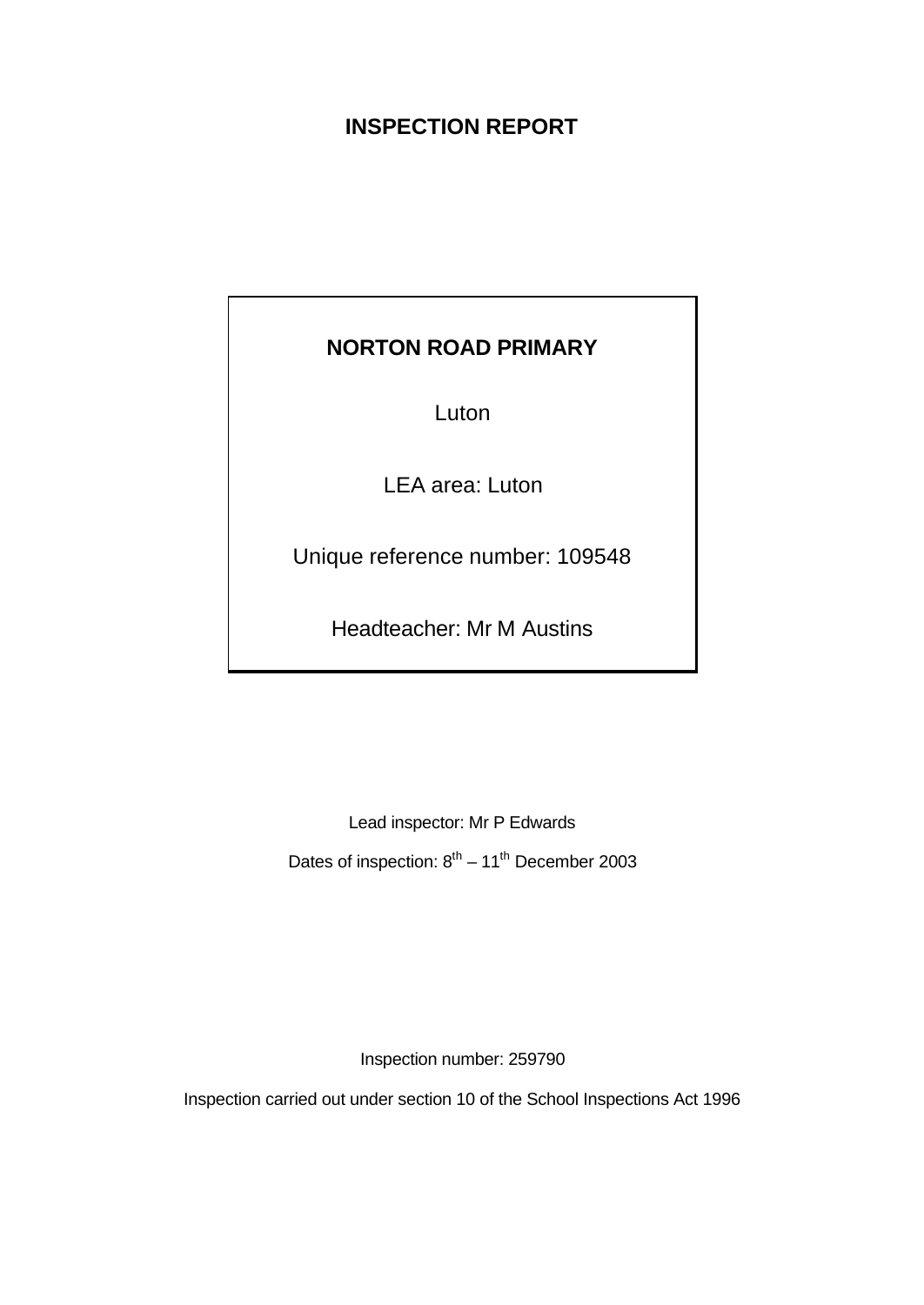## © Crown copyright 2004

This report may be reproduced in whole or in part for non-commercial educational purposes, provided that all extracts quoted are reproduced verbatim without adaptation and on condition that the source and date thereof are stated.

Further copies of this report are obtainable from the school. Under the School Inspections Act 1996, the school must provide a copy of this report and/or its summary free of charge to certain categories of people. A charge not exceeding the full cost of reproduction may be made for any other copies supplied.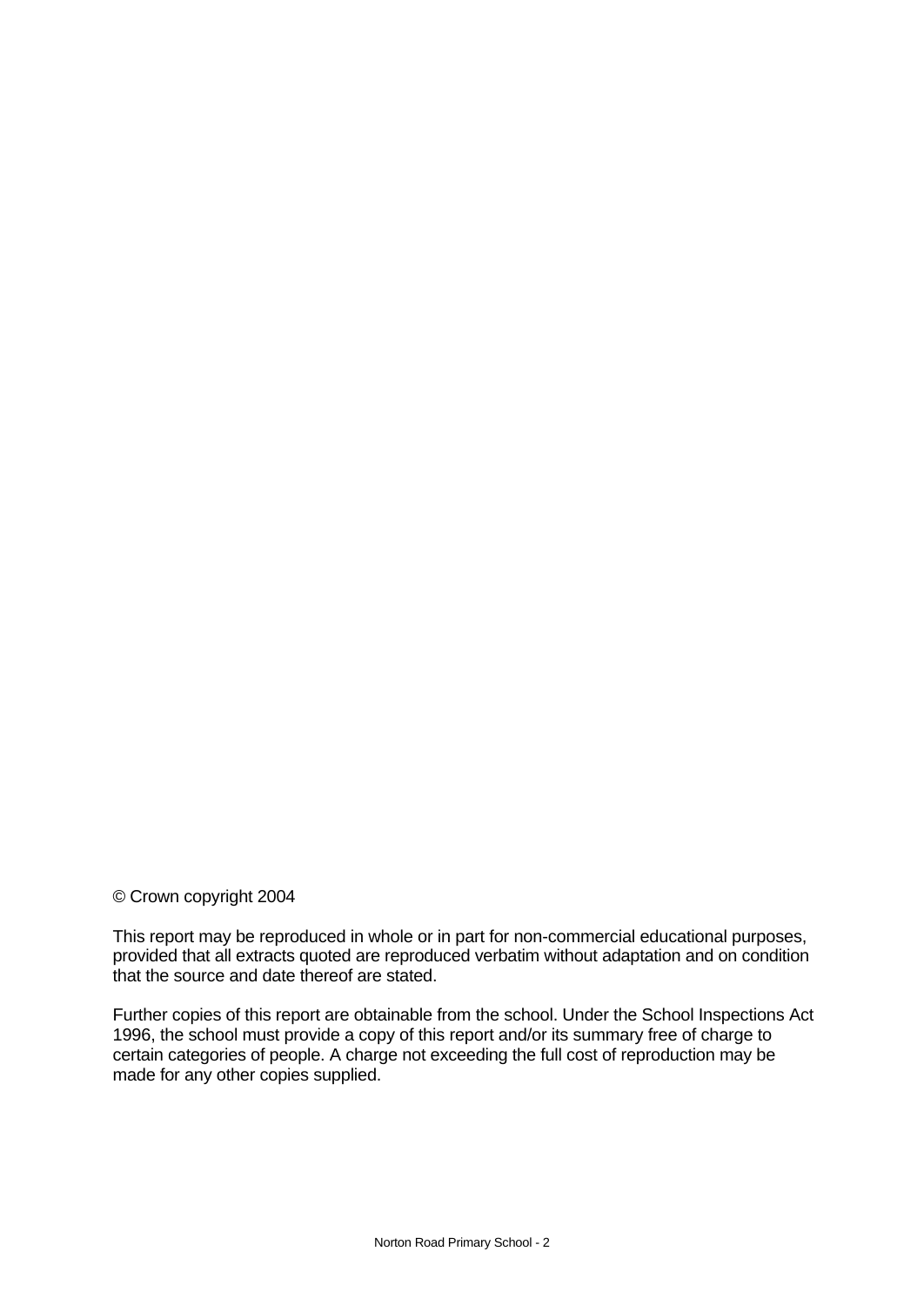## **INFORMATION ABOUT THE SCHOOL**

| Type of school:                 | Primary                       |
|---------------------------------|-------------------------------|
| School category:                | Community                     |
| Age range of pupils:            | $4 - 11$ years                |
| Gender of pupils:               | <b>Mixed</b>                  |
| Number on roll:                 | 295                           |
| School address:                 | Norton Road<br>Luton          |
| Postcode:                       | Bedfordshire<br>LU3 2NX       |
| Telephone number:               | 01582 571169                  |
| Fax number                      | 01582 566394                  |
| Appropriate authority:          | The Governing Body            |
| Name of chair of<br>governors:  | Mr I Rowlands                 |
| Date of previous<br>inspection: | 9 <sup>th</sup> November 1998 |

## **CHARACTERISTICS OF THE SCHOOL**

Norton Road Primary is an above average sized primary school situated on the outskirts of Luton. It serves an area with a wide range of social and economic backgrounds. Currently, 158 boys and 137 girls attend the school. On entry to the school attainment is well below average. Most pupils come from white British and Asian Pakistani ethnic backgrounds and there are small numbers from a range of other different ethnic backgrounds. About 25 per cent of the pupils are at an early stage of learning English as an additional language. The school has identified just over 18 per cent of the pupils as having special educational needs, which is similar to the national average. The proportion of pupils who join and leave the school other than at the usual times is much higher than is seen nationally. Since the previous inspection there has been a high turnover in staff, including headteachers.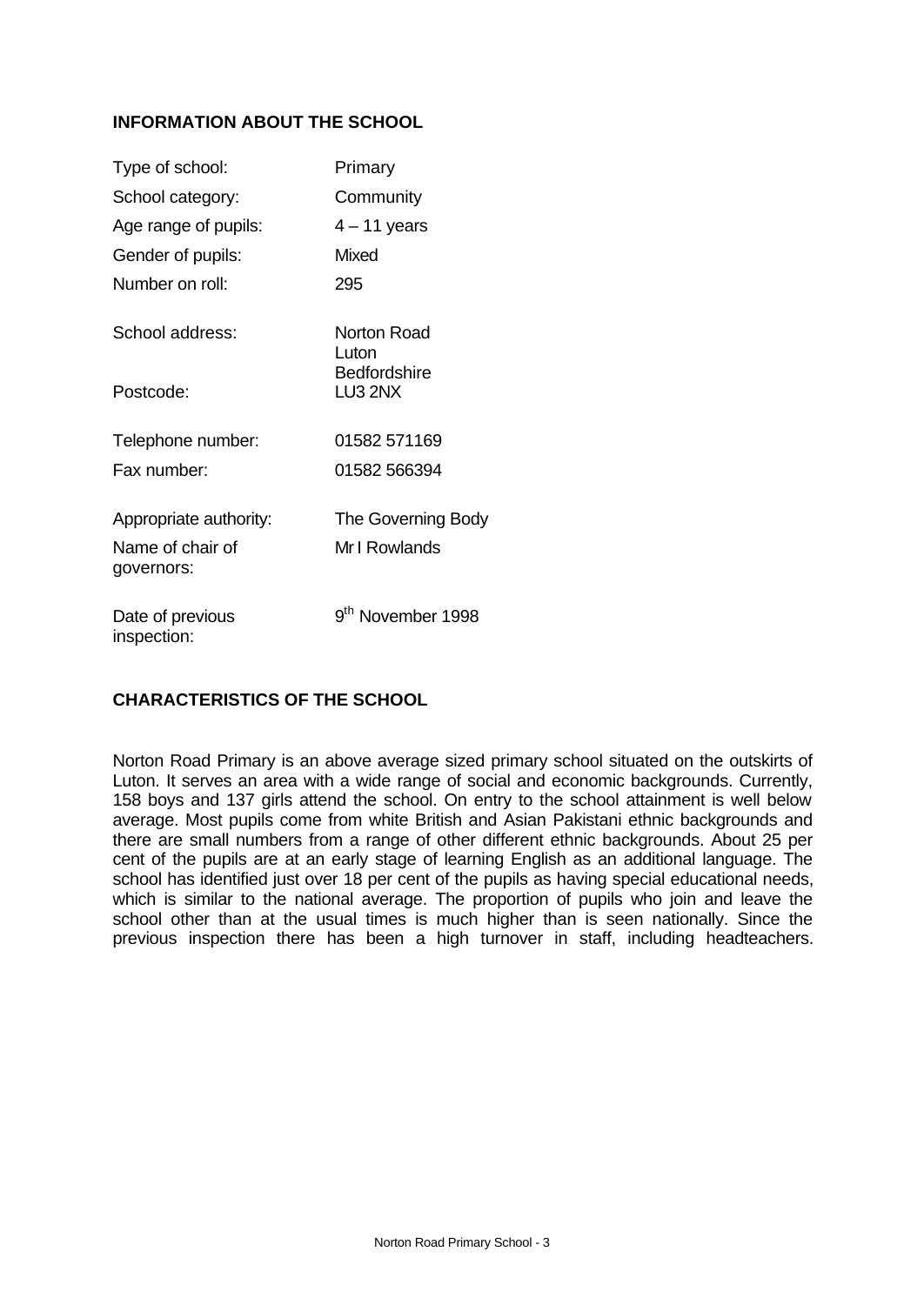## **INFORMATION ABOUT THE INSPECTION TEAM**

| Members of the inspection team |                | <b>Subject responsibilities</b> |                                                                                           |
|--------------------------------|----------------|---------------------------------|-------------------------------------------------------------------------------------------|
| 21069                          | Mr P Edwards   | Lead inspector                  | Mathematics, information and<br>communication technology,<br>physical education and music |
| 19335                          | Mrs S Dixon    | Lay inspector                   |                                                                                           |
| 31807                          | Mr D Carpenter | Team inspector                  | The Foundation Stage, science,<br>art and design and design and<br>technology             |
| 22704                          | Mr G Williams  | Team inspector                  | English, geography, history,<br>religious education and special<br>educational needs.     |
| 22361                          | Mrs M Gough    | <b>Team Inspector</b>           | English as an additional<br>language                                                      |

The inspection contractor was:

Altecq Education Ltd 102 Bath Road **Cheltenham Gloucester** GL53 7JX

Any concerns or complaints about the inspection or the report should be made initially to the inspection contractor. The procedures are set out in the leaflet *'Complaining about Ofsted Inspections'*, which is available from Ofsted Publications Centre (telephone 07002 637833) or Ofsted's website (www.ofsted.gov.uk).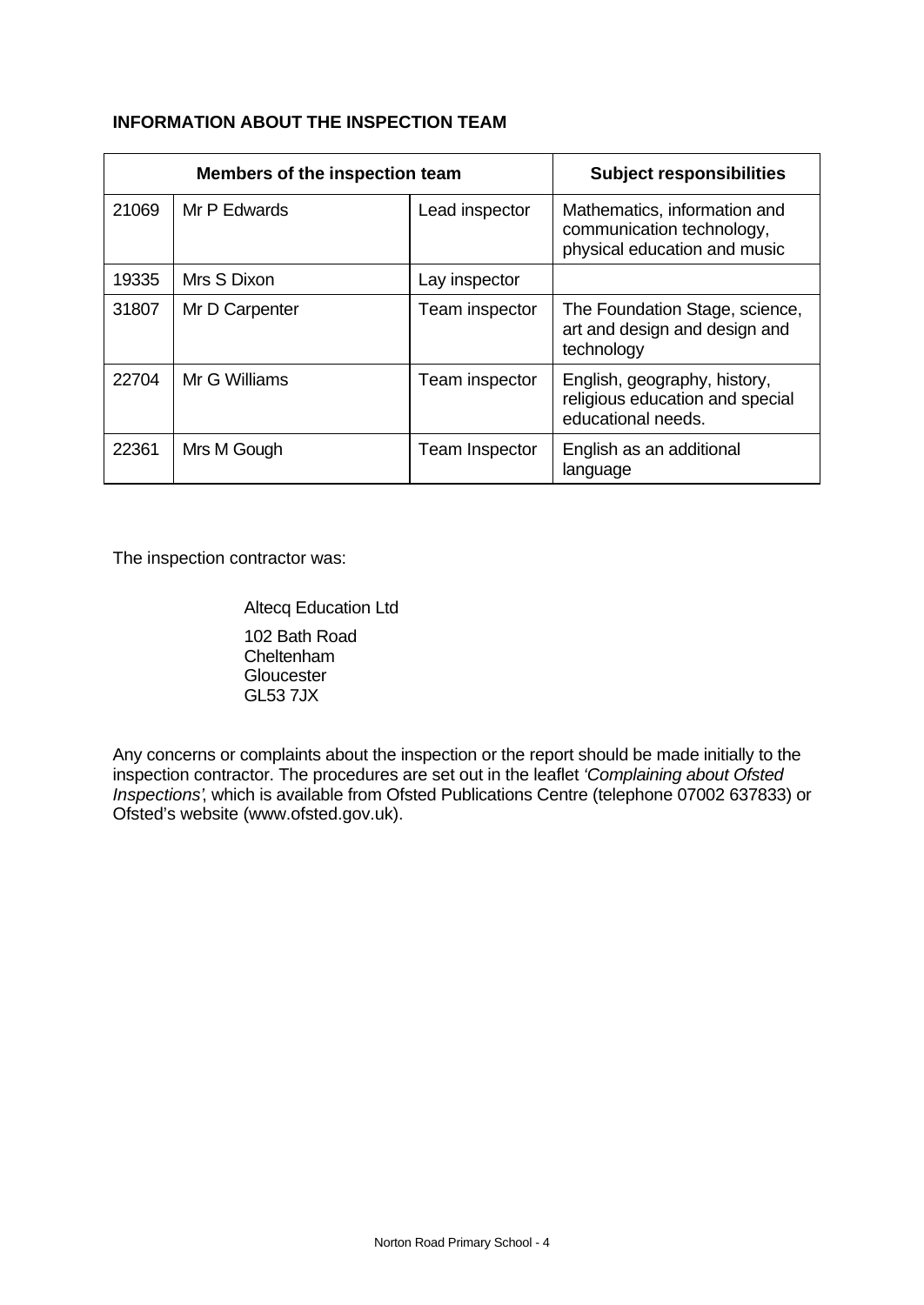**REPORT CONTENTS**

|                                                                                                                                    | Page |
|------------------------------------------------------------------------------------------------------------------------------------|------|
| <b>PART A: SUMMARY OF THE REPORT</b>                                                                                               | 6    |
|                                                                                                                                    |      |
| <b>PART B: COMMENTARY ON THE MAIN INSPECTION FINDINGS</b>                                                                          |      |
| <b>STANDARDS ACHIEVED BY PUPILS</b>                                                                                                | 9    |
| Standards achieved in areas of learning, subjects and courses                                                                      |      |
| Pupils' attitudes, values and other personal qualities                                                                             |      |
| <b>QUALITY OF EDUCATION PROVIDED BY THE SCHOOL</b>                                                                                 | 12   |
| Teaching and learning<br>The curriculum<br>Care, guidance and support<br>Partnership with parents, other schools and the community |      |
| <b>LEADERSHIP AND MANAGEMENT</b>                                                                                                   | 16   |
|                                                                                                                                    |      |
| <b>PART C: THE QUALITY OF EDUCATION IN AREAS OF LEARNING AND</b><br><b>SUBJECTS</b>                                                | 18   |
| AREAS OF LEARNING IN THE FOUNDATION STAGE                                                                                          |      |
| <b>SUBJECTS IN KEY STAGES 1 and 2</b>                                                                                              |      |
|                                                                                                                                    |      |
| <b>PART D: SUMMARY OF THE MAIN INSPECTION JUDGEMENTS</b>                                                                           | 31   |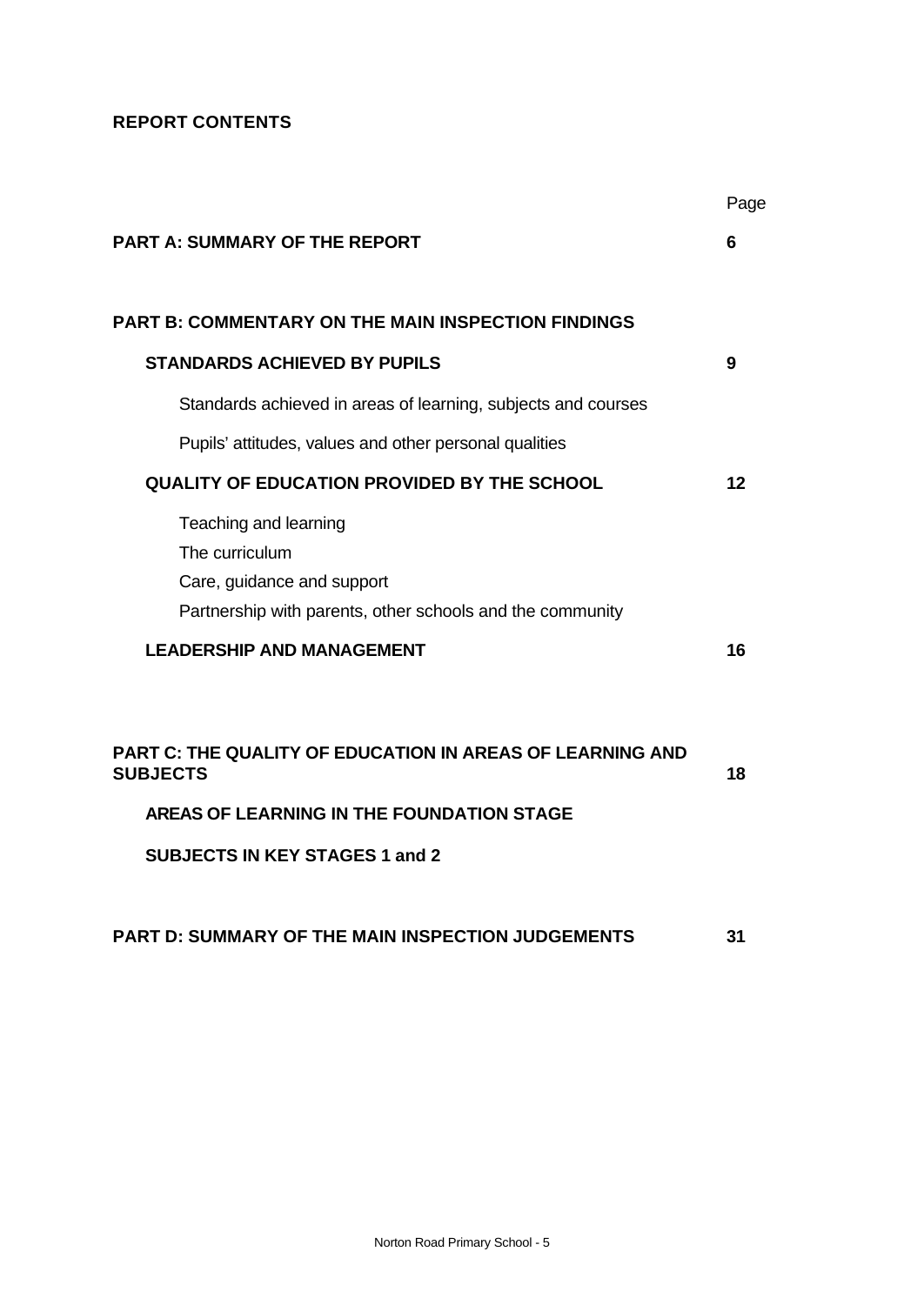## **PART A: SUMMARY OF THE REPORT**

## **OVERALL EVALUATION**

After a period of change which has seen a large turnover in headteachers and significant staff movement and absences, the school now provides its pupils with a **good** level of education. The overall quality of teaching is good with examples of very good practice taking place. Pupils are now making good progress and achieving well. The headteacher is leading and managing the school very effectively. The school provides satisfactory value for money.

## **The school's main strengths and weaknesses are:**

- Standards in English, mathematics and science are below national expectations
- There are too few opportunities for the pupils to develop literacy skills across the curriculum
- Children are provided with a good start to their education in the Reception classes because of the good teaching
- Standards in religious education, art and design and design and technology are above expectations by the end of Year 6
- Teaching and learning is good overall although the large number of staff on the Registered Teacher Programme reduces the amount of very good teaching
- The arrangements to support pupils with special educational needs and those who are learning English as an additional language is very good
- The pupils behave very well and there is a high degree of racial harmony

The school has made satisfactory progress since the previous inspection. Standards in information and communication technology, religious education, art and design and design and technology have improved. Standards in mathematics and science have been maintained although standards are lower in English.

| <b>Results in National</b><br>Curriculum tests at the |      | similar schools |      |      |
|-------------------------------------------------------|------|-----------------|------|------|
| end of Year 6, compared<br>with:                      | 2001 | 2002            | 2003 | 2003 |
| English                                               |      |                 |      |      |
| mathematics                                           | F*   |                 |      |      |
| science                                               | F*   |                 |      |      |

## **STANDARDS ACHIEVED**

Key: A - well above average; B – above average; C – average; D – below average; E – well below average Similar schools are those whose pupils attained similarly at the end of Year 2.

Standards are below average although the pupils are now achieving **well.** Children in the Foundation Stage achieve well from a low starting point. However, only about half are on course to achieve the Early Learning Goals in all aspects of learning by the time they enter Year 1.

In Years 1 and 2 the pupils are generally achieving well in reading, writing and mathematics although standards remain well below expectations. Considerable effort goes into ensuring those pupils who are learning English as an additional language and those with special educational needs make the progress of which they are capable. In Years 3 to 6 the pupils continue to make good progress. Nevertheless standards are below expectations in English,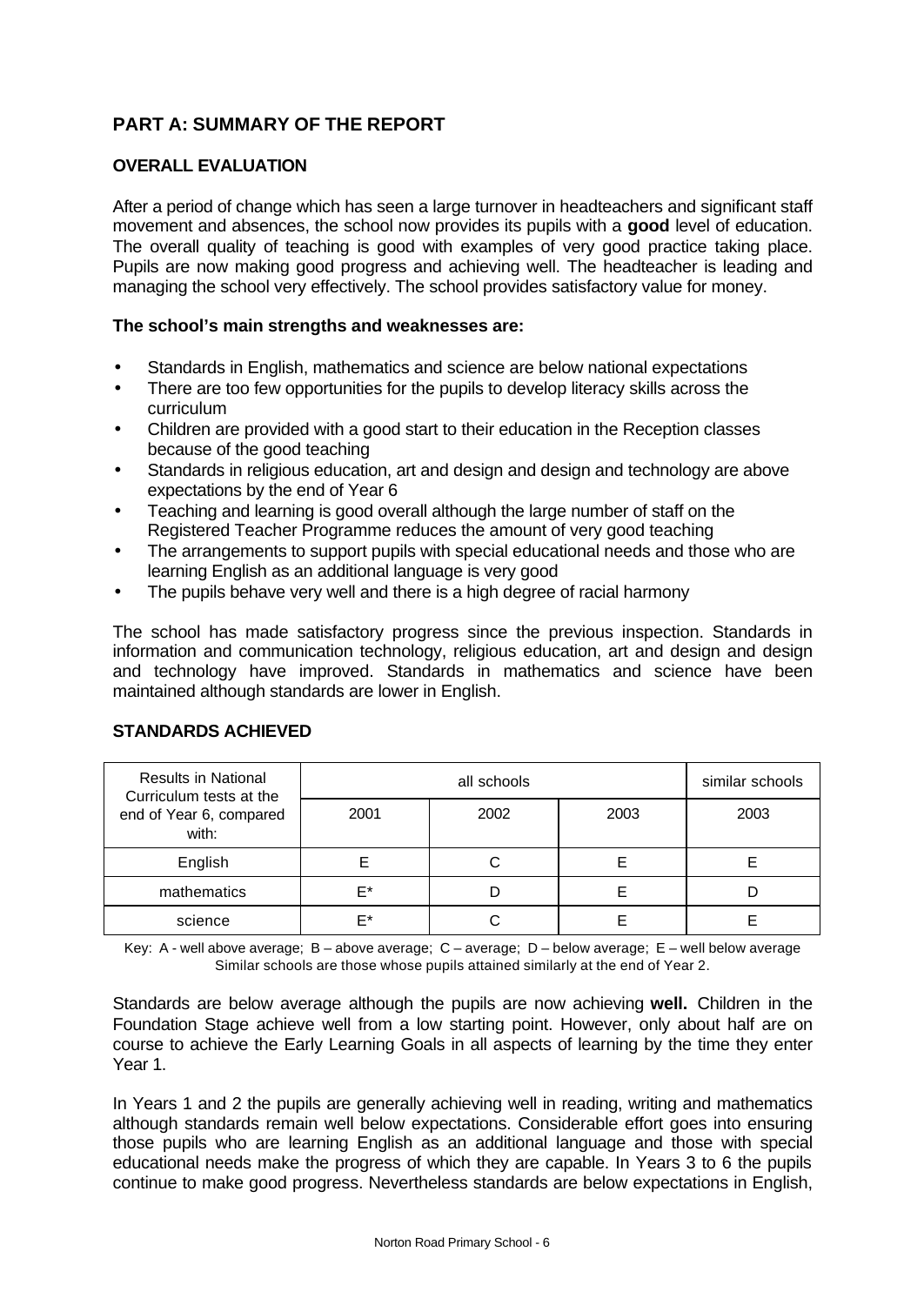mathematics and science. The disappointing 2003 National Curriculum test results were due in part to the higher than average proportion of pupils with special educational needs but also to the significant disruption caused by staff absences and resignations.

The pupils achieve standards that are above expectations in art and design, design and technology and religious education. However, there are too few opportunities for the pupils to develop their literacy skills through writing and recording work.

The school's provision for the pupils' spiritual, moral, social and cultural development is **very good overall**. Spiritual development is good and social, moral and cultural development is very good. The pupils' attitudes towards school are good and their behaviour is very good. Attendance is unsatisfactory**.**

## **QUALITY OF EDUCATION**

The school provides a **good** quality of education**.**

Teaching is **good overall.** As a result of the good teaching in the Foundation Stage the children make a good start to their learning. Throughout the school teaching and learning are good in the key areas of reading, writing and mathematics. There were examples of very good teaching observed during the inspection but the effectiveness of this is diluted due to the necessity of the more experienced teachers being required to support teachers in training. The school provides the pupils with a satisfactory range of learning opportunities, which are enriched by a good number of out of school activities.

## **LEADERSHIP AND MANAGEMENT**

Leadership and management are **good overall**

The headteacher provides the school with very good leadership and management and he is very well supported by the deputy headteacher. The high turnover in headteachers during the past few years and also of other key staff has meant the impact of the senior management over time has been restricted. The large number of staff who are not able to take on subject responsibilities also means that the workload is not evenly distributed. However, staff with responsibilities fulfil their roles effectively.

The governors are very supportive of the school and have a good understanding of its strengths and weaknesses. They fulfil their statutory duties well. The governors' role in monitoring the work of the school is satisfactory. There is full compliance with all statutory requirements.

## **PARENTS' AND PUPILS' VIEWS OF THE SCHOOL**

The majority of parents are very satisfied with the work of the school and indicated that since the arrival of the current headteacher improvements had been evident. They are particularly concerned at the high turnover in staff and number of supply teachers. A number of parents expressed their concerns regarding the lack of activities for their children to take part in at lunchtimes and playtimes, an area that the school is addressing. Parents felt that any issues or concerns were generally addressed well and they felt that they could discuss problems easily with staff.

Most pupils expressed a liking for the school and enjoy their lessons. Pupils appreciate the support provided by staff and indicated that all of the children get on well together.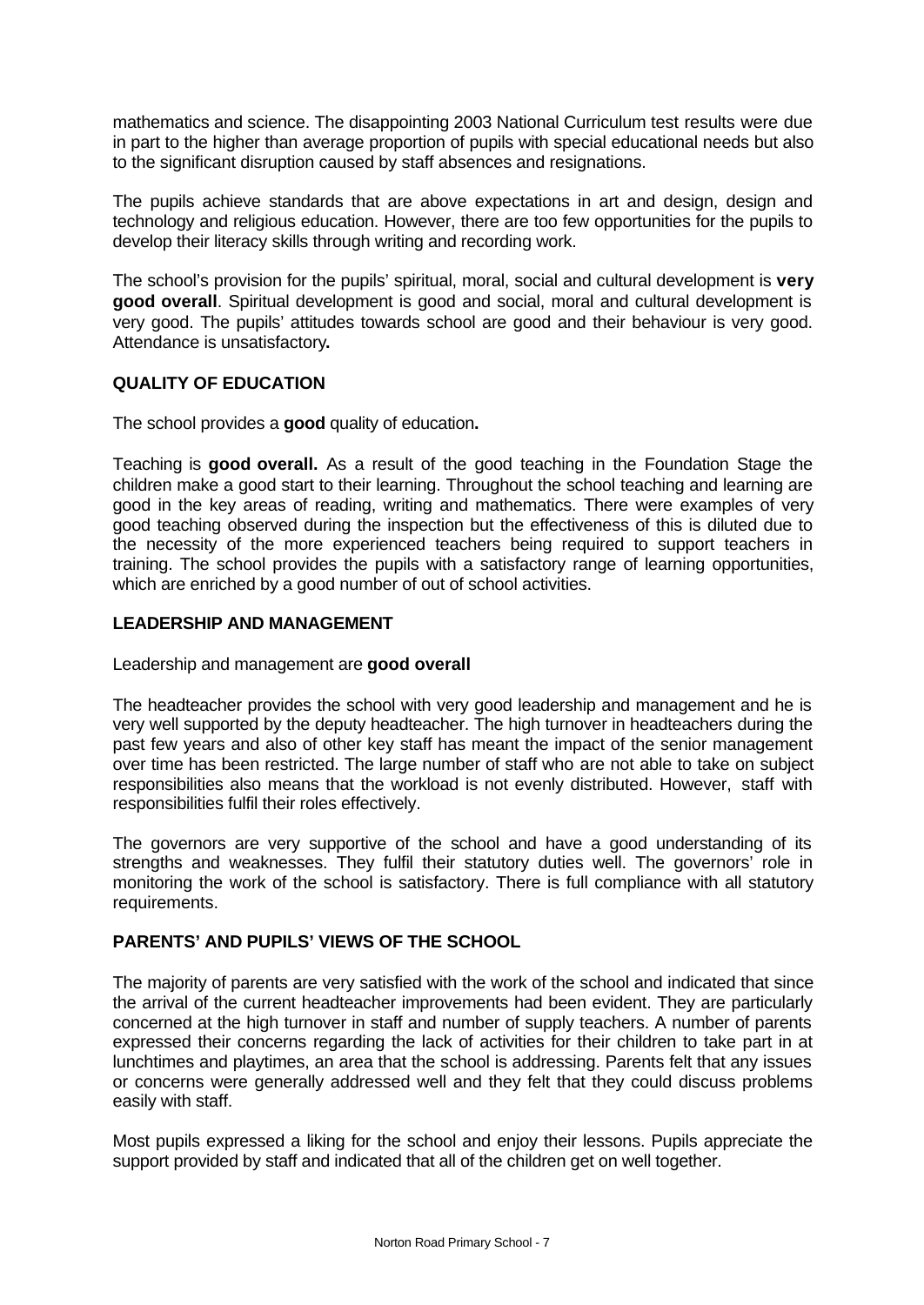## **IMPROVEMENTS NEEDED**

The most important things the school should do are:

- raise standards in English, mathematics and science;
- ensure that literacy skills are used in all areas of the curriculum.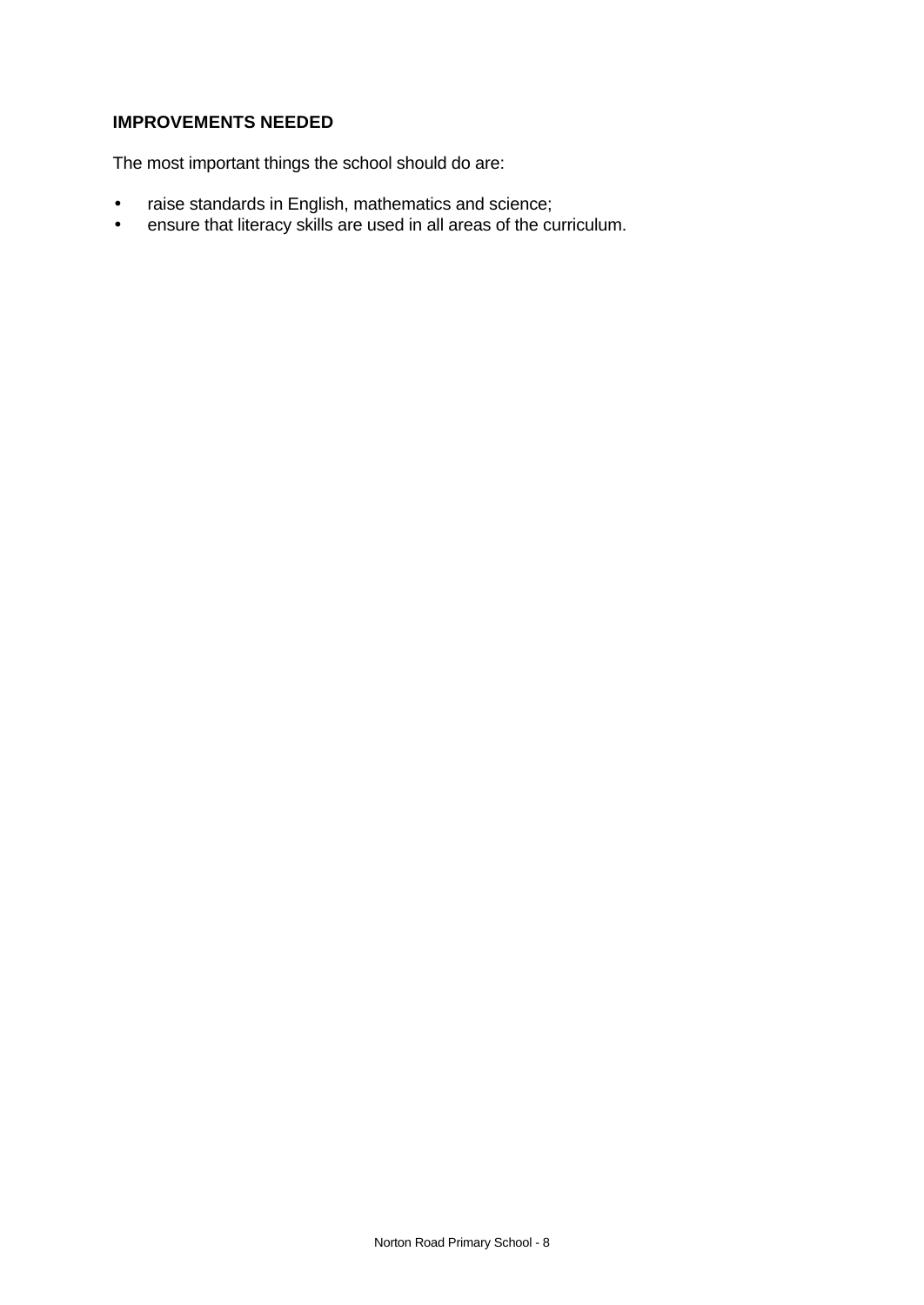## **PART B: COMMENTARY ON THE INSPECTION FINDINGS**

## **STANDARDS ACHIEVED BY PUPILS**

#### **Standards achieved in areas of learning, subjects and courses**

Achievement throughout the school is now good. There is no significant difference in the attainment of boys and girls or by any particular group of pupils. By the age of eleven, standards in English, mathematics and science are below national expectations.

#### **Main strengths and weaknesses**

- Children make good progress in the Foundation Stage although, by the end of the Reception Class, only a small number will achieve the Early Learning Goals
- Pupils are now making good progress in English and mathematics because of the good quality of teaching but standards are lower than expected by the end of Year 6
- Pupils with special educational needs and those who are at an early stage of learning English as an additional language progress well because of the good provision
- Standards in religious education, art and design and design and technology are above those expected by the end of Year 6

## **Commentary**

1. Table 1 below shows that in the national tests in 2003 for pupils aged seven, standards were well below national expectations in reading, writing and mathematics. Compared with those from similar schools, the pupils' performance was well below average in reading, very low in writing and below average in mathematics. Standards in reading and writing have not varied significantly over the past four years but there has been a gradual improvement in mathematics.

|  |  |  | Table 1 Standards in national tests at the end of Year 2 - average point scores in 2003 |  |
|--|--|--|-----------------------------------------------------------------------------------------|--|
|--|--|--|-----------------------------------------------------------------------------------------|--|

| Standards in: | School results | National results |
|---------------|----------------|------------------|
| reading       | 13.0(13.7)     | 15.7 (15.8)      |
| writing       | 10.8(12.9)     | 14.6 (14.4)      |
| mathematics   | 14.8 (14.3)    | 16.3 (16.5)      |

There were 50 pupils in the year group. Figures in brackets are for the previous year

2. Table 2 below shows that in the national tests in 2003 for pupils aged eleven, standards were well below the national expectations in English, mathematics and science. When compared with similar schools, standards were well below average in English and science and below average in mathematics. Over the last five years the rate of improvement in English, mathematics and science has been greater than that seen nationally. However, results were low five years ago and, although standards are improving, the school acknowledges they are not yet high enough.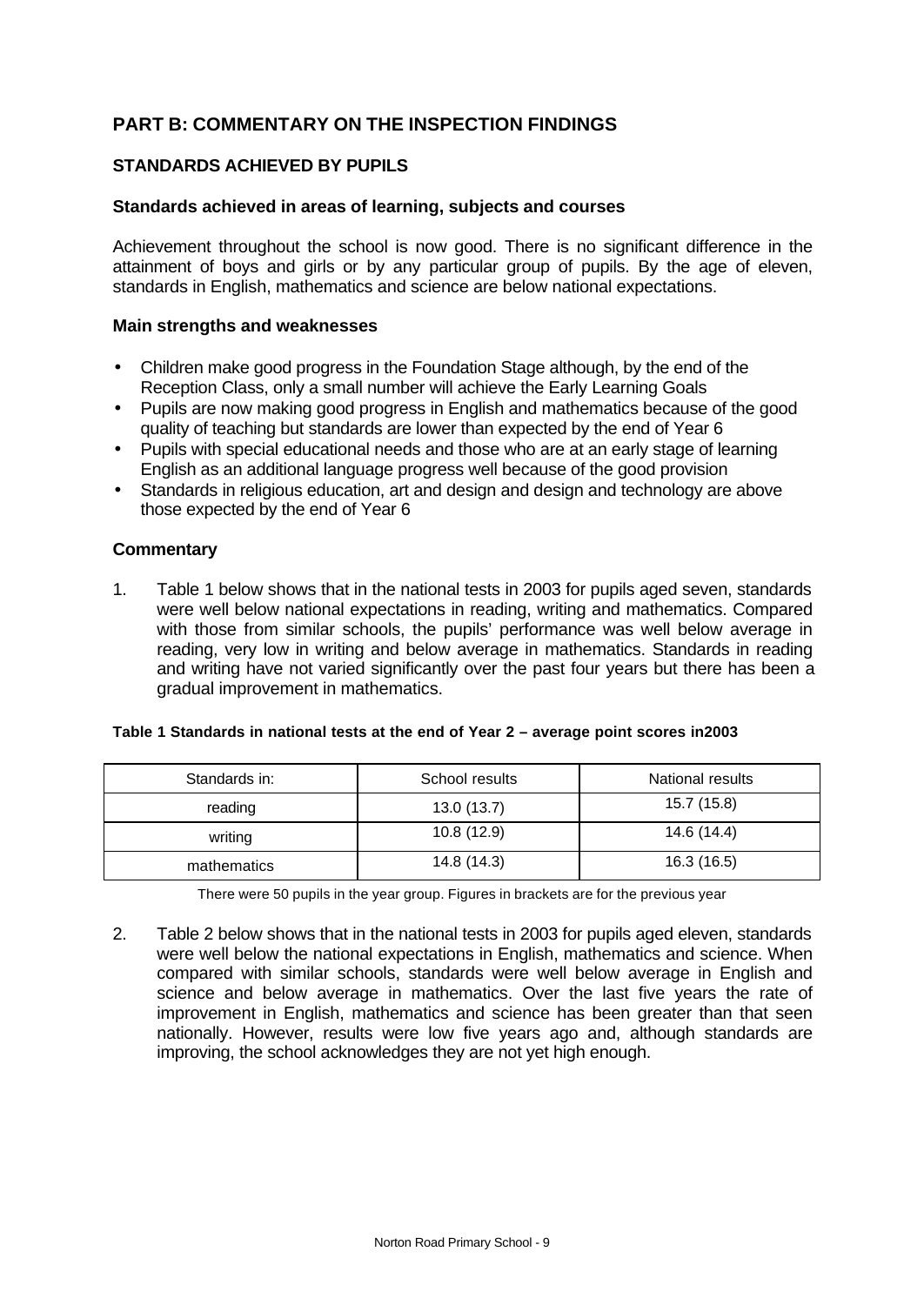| Standards in: | School results | National results |
|---------------|----------------|------------------|
| English       | 24.3 (26.7)    | 26.8 (27.0)      |
| mathematics   | 24.8 (26.4)    | 26.8 (26.7)      |
| science       | 26.4 (28.9)    | 28.6 (28.3)      |

#### **Table 2 Standards in national tests at the end of Year 6 – average point scores in2003**

There were 40 pupils in the year group. Figures in brackets are for the previous year

- 3. Pupils are achieving well overall in most subject areas by the time they leave school at the age of eleven. Children enter the school with levels of attainment that are well below those expected for their age. A significant minority of children enter with special educational needs and there is also a significant and increasing number who are at a very early stage of learning English as an additional language. In the Reception classes these children are provided with good support, enabling them to make good progress. However, only about half of all children are on course to attain the Early Learning Goals in communication, language and literacy and mathematical development and, overall, standards are still well below those expected by the time they enter Year 1.
- 4. The school has concentrated its efforts on raising standards in reading, writing and mathematics throughout Years 1 to 6 and has had some success. The use of assessment information to group pupils according to their prior attainment has enabled teachers to match work closely to their ability. The good and effective support for those pupils with special educational needs and those who are at an early stage of learning English as an additional language continues. The effectiveness of this support is shown by the fact that there is no serious underachievement by any particular ethnic group. During the inspection there was also no evidence of a significant difference in achievement between boys and girls.
- 5. Considerable effort has been put into improving the pupils' speaking and listening skills and these are broadly average by the end of both Year 2 and Year 6. Standards in reading, writing and mathematics are still well below average by the end of Year 2 but are below average by the end of Year 6. Throughout the school, the pupils make good progress in English as a result of the good teaching. However, better progress could be made if the pupils were given more opportunities to practise literacy skills, particularly writing, in other subjects. The school recognises that this aspect is unsatisfactory.
- 6. Standards of attainment in mathematics are getting better and the pupils are achieving well throughout the school. In isolated lessons, the pupils do not make sufficient progress in the development of mental arithmetic skills but the overall picture is one of improving progress with most pupils achieving well. In science the pupils achieve well and make good progress overall. However, too little emphasis is placed on the written recording of skills and they need to practise these skills more often. The provision of a second computer suite, its effective use and the development of a well-planned curriculum enable the pupils to achieve well in information and communication technology and to attain satisfactory standards in most aspects of the subject.
- 7. Standards in the creative subjects of art and design and design and technology are above national expectations and the pupils achieve well because of the well-planned curriculum and effective teaching in these areas. The pupils also achieve well and make good progress in religious education, attaining standards that are above national expectations. Again however, their recording skills are unsatisfactory.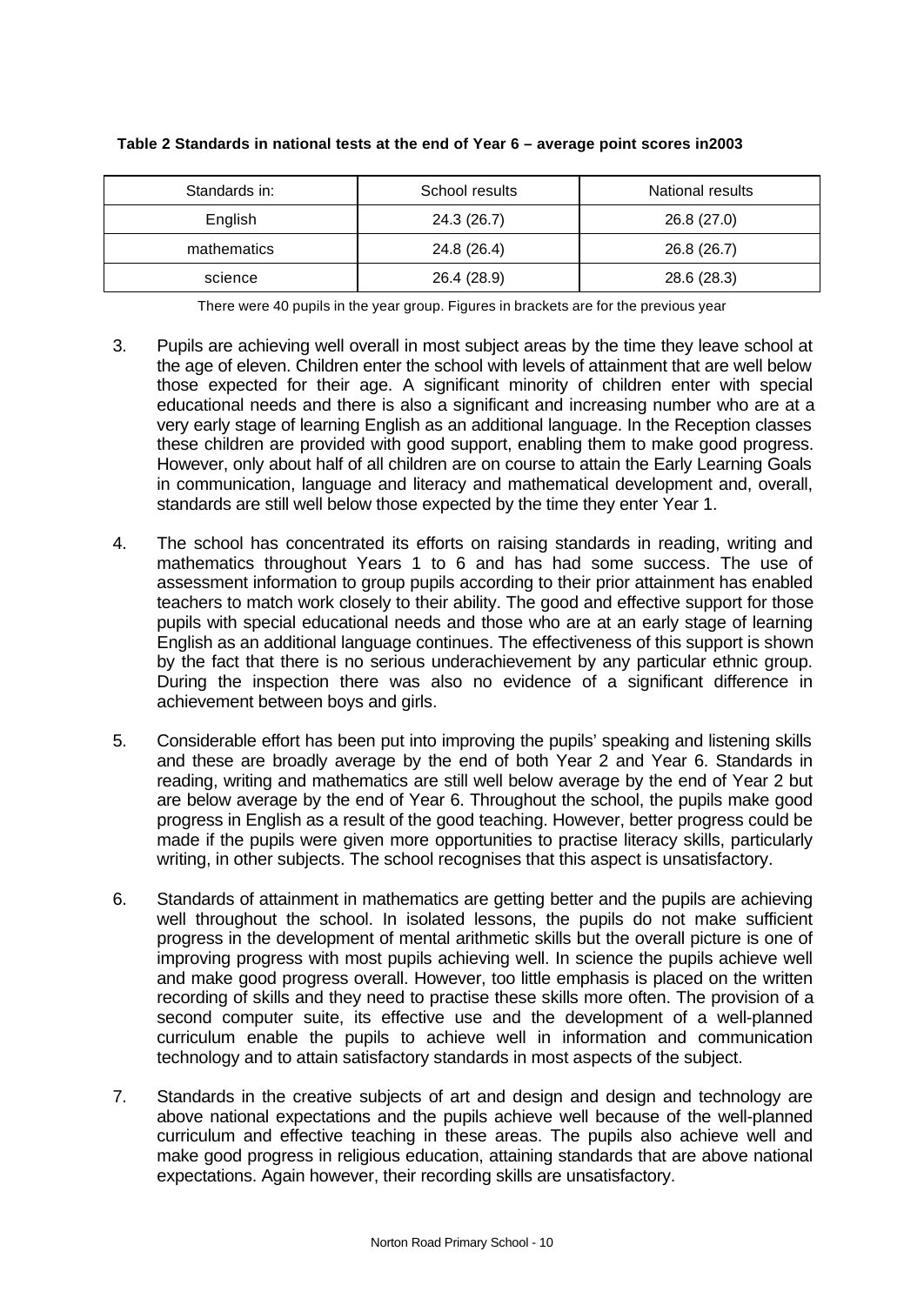8. Standards, in English, mathematics and science in particular, have been affected over the last four years by the numerous changes in the leadership of the school, the lack of permanent subject co-ordinators, a high turnover in teaching staff and the very high mobility of pupils. The stability that is now present is providing the pupils with continuity and helping them to make the progress of which they are capable.

#### **Pupils' attitudes, values and other personal qualities**

9. Pupils' attitudes to their work are **good**. Their behaviour and relationships are consistently **very good**. Pupils enjoy school very much and for the most part arrive on time. Levels of attendance are below the national average and are **unsatisfactory**. The spiritual, social, moral and cultural development of pupils is **very good**.

#### **Main strengths and weaknesses**

- Pupils are hard working and respond enthusiastically to the school's high expectations
- Pupils behave very well, creating an orderly environment where all are cared for and respected
- Pupils understand justice and fairness very well. They work and play alongside each other in harmony
- Levels of attendance are too low reflecting the amount of holiday taking in term time

- 10. The pupils in this school are enthusiastic learners. They are very happy at school and usually arrive on time. Good attendance is encouraged well but despite this, too many parents take their children on holidays in term time.
- 11. Pupils make maximum use of the time in school and work hard throughout the day. Pupils listen well to their teachers and can work well alone or in groups as required. Pupils are interested in their work and respond well to questions and instructions. Independence is encouraged from an early age and is reflected in the pupils' good independent learning skills. Pupils have a good awareness of their own learning and what they need to do to improve.
- 12. The very good behaviour of the pupils and their good attitudes towards school help to create a friendly and mutually supportive environment. The school makes it expectations clear and has an effective and consistent system of rewards and sanctions to support this. As a result, pupils' self discipline is good and their moral judgements are very good. Pupils understand right from wrong and know how to make amends for their errors. Relationships throughout the school are very good. Lunchtimes are orderly and sociable and pupils present themselves as friendly and caring.
- 13. The very good spiritual and cultural development of pupils is a strong feature of this school. There are many occasions when pupils experience delight and a sense of real personal achievement. The school offers a rich environment that promotes an appreciation of and great respect for the world around them and their fellows. This is very evident in the politeness and respect with which pupils treat each other and the way that they clearly value the cultural diversity of their school community. The school's art and design curriculum makes a good contribution to the pupils' cultural development.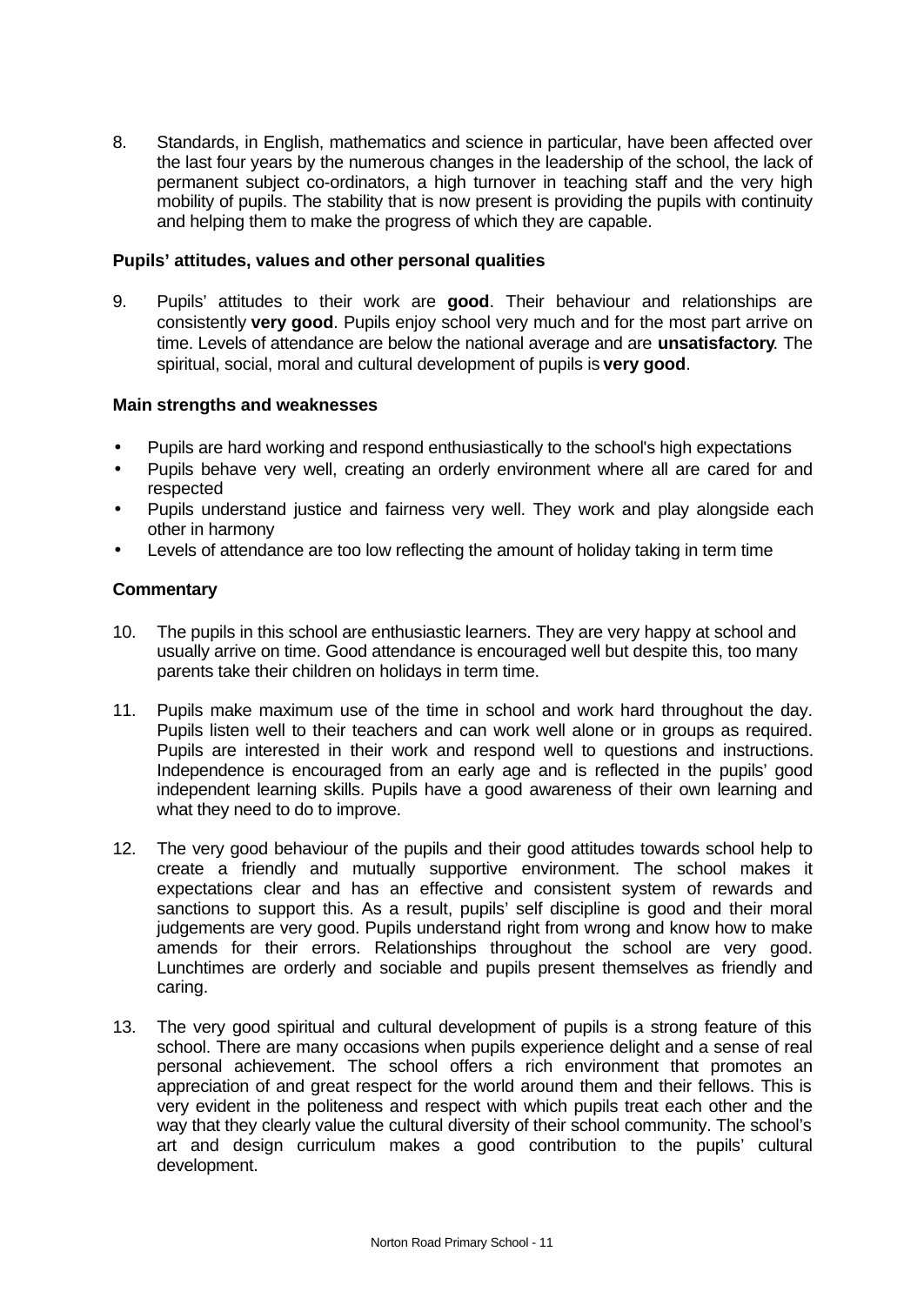#### *Attendance in the latest complete reporting year (%)*

| Authorised absence<br>School data<br>6.9 |     |  |               |     | Unauthorised absence |  |
|------------------------------------------|-----|--|---------------|-----|----------------------|--|
|                                          |     |  | School data   |     |                      |  |
| National data                            | 5.4 |  | National data | ).4 |                      |  |

| Authorised absence |     | Unauthorised absence |     |  |
|--------------------|-----|----------------------|-----|--|
| data               | 6.9 | School data          | 0.7 |  |
| data               | 5.4 | National data        | 0.4 |  |

*The table gives the percentage of half days (sessions) missed through absence for the latest complete reporting year.*

There were no exclusions in the last school year.

## **QUALITY OF EDUCATION PROVIDED BY THE SCHOOL**

Overall, the school provides a **good** quality of education for its pupils. Teaching and learning are **good** overall and the curriculum is **satisfactory.** There are **good** links with parents and there are **satisfactory** procedures in place for ensuring the health, safety and welfare of pupils.

## **Teaching and learning**

The overall quality of teaching and learning is **good**.

#### **Main strengths and weaknesses**

- Good planning and support in the Foundation Stage provide the children with a good start to their education
- Teaching in English and mathematics is well matched to the pupils' ability
- The school has good procedures for assessing the pupils' progress
- The pupils with special educational needs and those at an early stage of learning English make good progress

#### *Summary of teaching observed during the inspection in 46 lessons*

| Excellent | Very good | Good     | Satisfactory | Unsatisfactorv | Poor     | Verv Poor |
|-----------|-----------|----------|--------------|----------------|----------|-----------|
| 0 (0 %)   | 12 (26%)  | 23 (50%) | 10 (22%)     | (2%)           | $0(0\%)$ | 0 (0%)    |

*The table gives the number of lessons observed in each of the seven categories used to make judgements about lessons; figures in brackets show percentages where 30 or more lessons are seen.*

## **Commentary**

14. The children are provided with a secure start to their education as a result of the good teaching and support they are given in the Reception classes. The teacher and support staff work very well together and have a very good understanding of the needs of young children. There is a good balance between teacher directed and child chosen activities which helps to develop the children's personal and social skills. There is a good emphasis on developing the children's language and mathematical skills. The staff provide a caring environment and this helps the children to feel happy and secure. Throughout the Reception classes, children make good progress. However, attainment on entry to the school is well below average. Almost half of the children have special educational needs or are at an early stage of learning English. Few of these children are likely to attain the Early Learning Goals by the time they enter Year 1.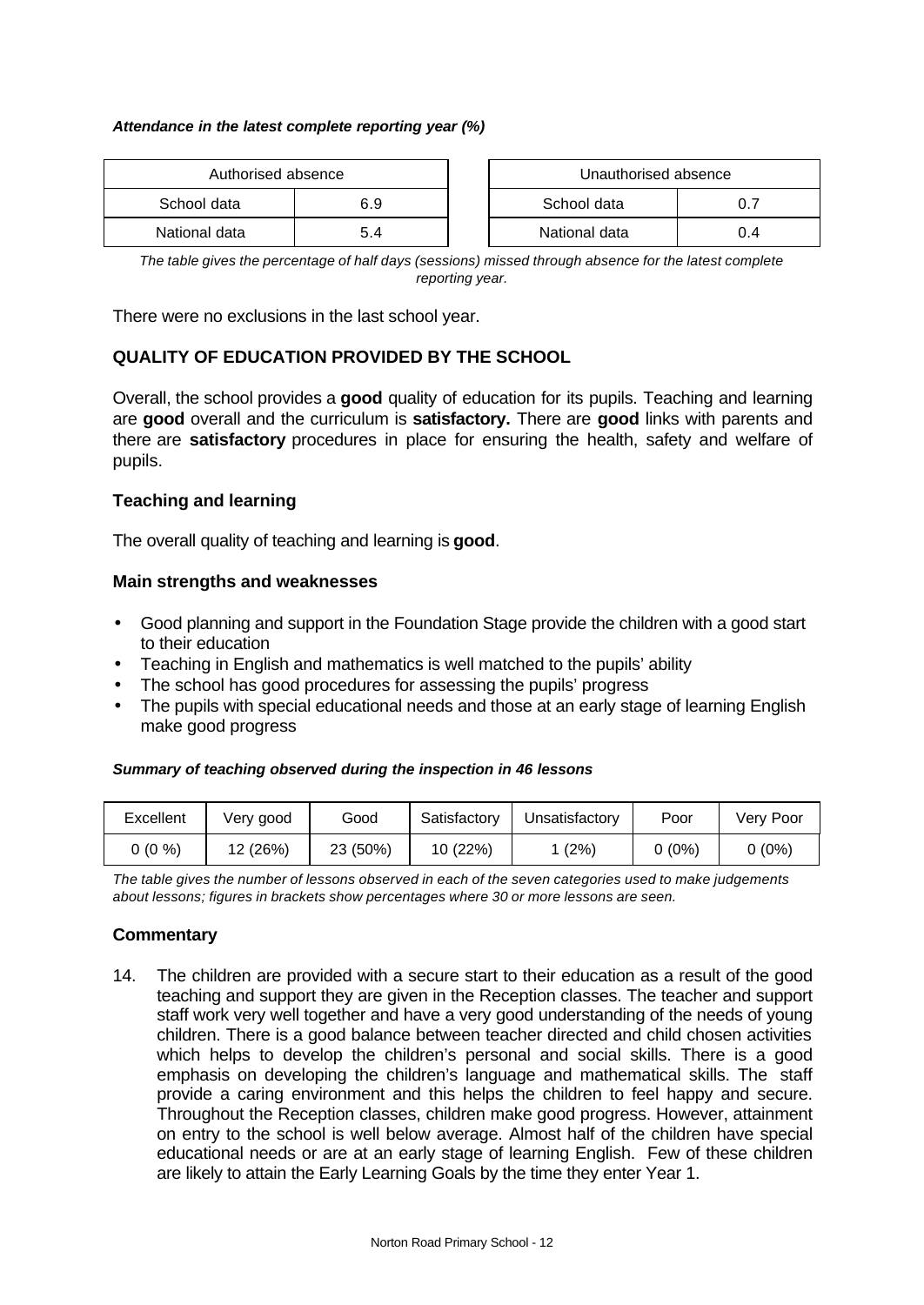- 15. The teaching of literacy and numeracy is generally good throughout the school with examples of some very good teaching. The pupils are grouped according to their prior attainment in these two subjects and the teachers match the work well to the pupils' ability. The teachers make effective use of the comprehensive assessment information that is produced, particularly in English and mathematics. The teachers generally know the pupils well, although the high number of pupils who join or leave the school other than at the normal times means they have to continually reassess what is to be taught. The more experienced teachers do this very effectively.
- 16. Considerable effort goes into developing the pupils' speaking skills and this ensures most pupils respond confidently to questioning. The teachers' questioning is a strength of their teaching, and pupils are encouraged effectively to respond with more than a simple comment. Whilst there has been a good emphasis on developing the pupils' speaking skills, there has been too little emphasis on developing their written and recording skills. This is very evident in subjects such as science where discussions with pupils show they make good progress in their understanding of the subject but progress in the recording of ideas is weak. In the best lessons, teachers plan lessons very well, are enthusiastic and lessons are brisk and enjoyable for the pupils who respond well and make good gains in their learning.
- 17. Evidence from the pupils' work shows that the quality of teaching in most subjects is good overall and similar to that seen at the time of the last inspection. However, there has been a high turnover amongst staff and this has had a negative impact on the quality of teaching over time. The school has a large number of teachers being trained under the Registered Teacher Programme. This results in a disproportionate amount of support being provided by experienced staff and less very good teaching. The school recognises that this is an issue that needs to be addressed.
- 18. There is a good programme of staff training in place and this is improving the quality of teaching and learning. For example, the quality of teaching in information and communication technology has improved significantly in Years 1 to 6, ensuring that the majority of pupils make good progress and achieve standards that are broadly in line with national expectations. The quality of teaching in art and design and design and technology is consistently good, the teachers have high expectations of what can be achieved and, as a result, the pupils produce work that is above expectations.
- 19. Pupils with special educational needs are taught in small classes and this enables the teachers and classroom assistants to provide them with a very good level of support. Most of these pupils learn well and attain their potential as they move through the school. Pupils at an early stage of learning English as an additional language are also provided with very good support and they too learn well.

## **The curriculum**

The curriculum is **satisfactory**.

## **Main strengths and weaknesses**

- Opportunities for enrichment and support for learning outside the school day are good
- Learning opportunities for pupils with special educational needs and those who are learning English as an additional language are good
- The many changes of leadership and staff have restricted the development of the curriculum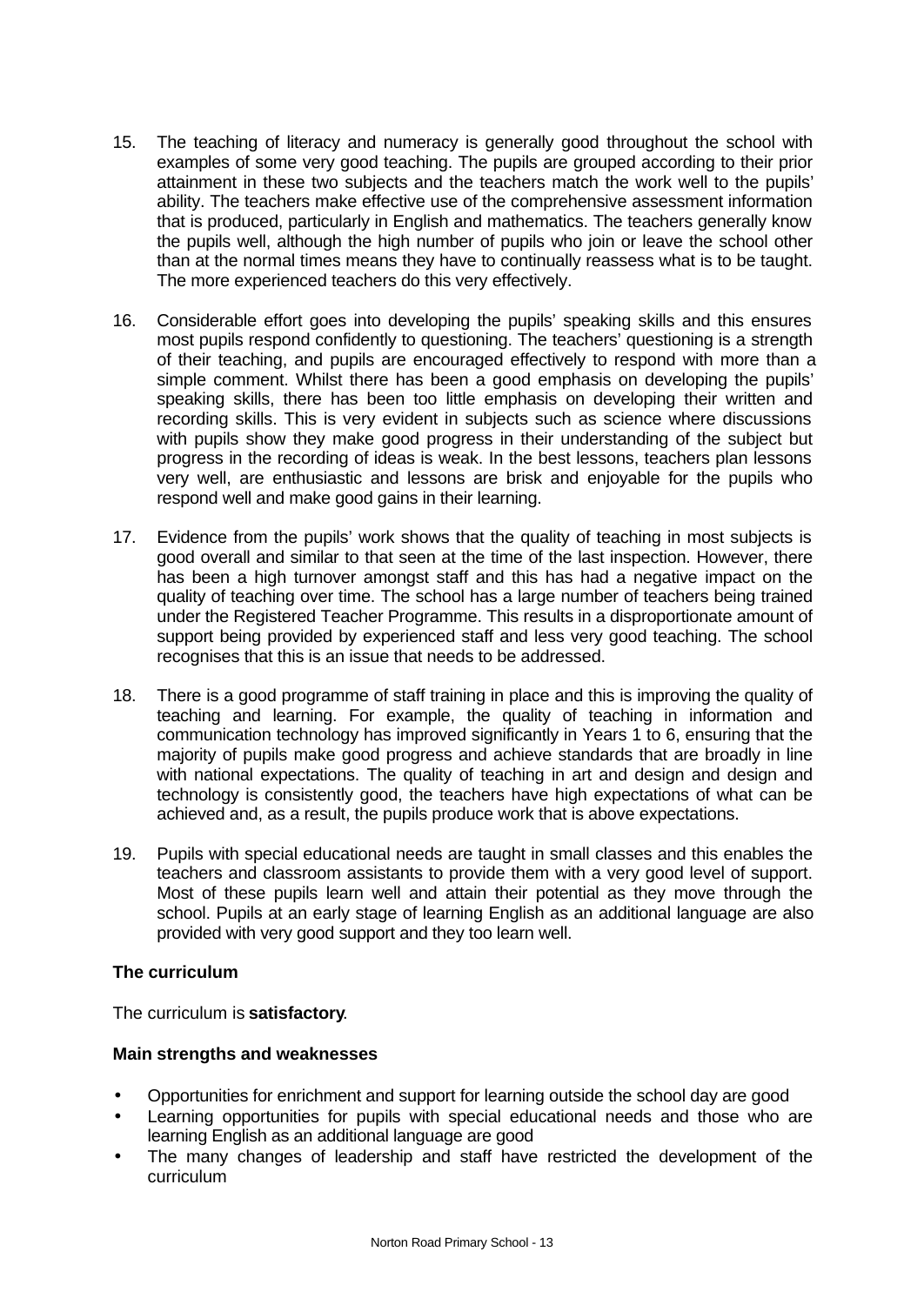• Opportunities for pupils to develop their literacy skills across the curriculum are limited

#### **Commentary**

- 20. Since the time of the previous inspection curriculum development has been unsatisfactory. Following the appointment of the current headteacher a rigorous selfevaluation took place. As a result, improvements to the curriculum have been put in place and these are now having a positive impact in all areas.
- 21. The planning of activities in the Foundation Stage is very effective, especially in meeting the needs of the significant number of children with English as an additional language. This quality of planning and support continues throughout the school and has a positive effect on standards in all subjects.
- 22. The quality of learning opportunities provided for pupils with special educational needs and for those pupils who are learning English as an additional language is very good. There is clear evidence that the co-ordinators are impacting positively on raising standards. Pupils with special educational needs benefit from good clear Individual Education Plans, which are monitored regularly to ensure the progress each pupil makes is monitored. The organisation of the special needs provision ensures that pupils are confident members of the community. There are examples of good practice by support staff and this practice is consistent throughout the school, particularly in numeracy and literacy. The provision for personal, social and health education is good and pupils are prepared well for each succeeding phase of their education and leave Year 6 confident that they are well prepared for the secondary phase.
- 23. The school has only recently begun to address the need to link literacy with other areas of the curriculum in order to raise standards further, and to help pupils understand that reading and writing have a relevance beyond English lessons. Visitors into school and educational visits outside have a good impact on pupils' learning. The programme of visits and visitors enhances the high levels of tolerance and respect that are a part of the overall ethos of the school. The school offers a good range of musical and sporting opportunities for learning outside the framework of the school day.
- 24. There is a good number of teachers and support staff and some have high levels of skill in subject areas such as science and information and communication technology. Equipment and resources are satisfactory overall but good in the Foundation Stage, art and design and information and communication technology. Accommodation is satisfactory overall, with the addition of the new computer suite being a major improvement. The outdoor play areas are underdeveloped and barely adequate especially for the needs of young children who also have no access to a playing field.

#### **Care, guidance and support**

The personal and academic guidance offered pupils is **good** and there are **good** arrangements for seeking pupils' views. The arrangements for the health, safety, care and welfare of pupils across the school is **satisfactory.**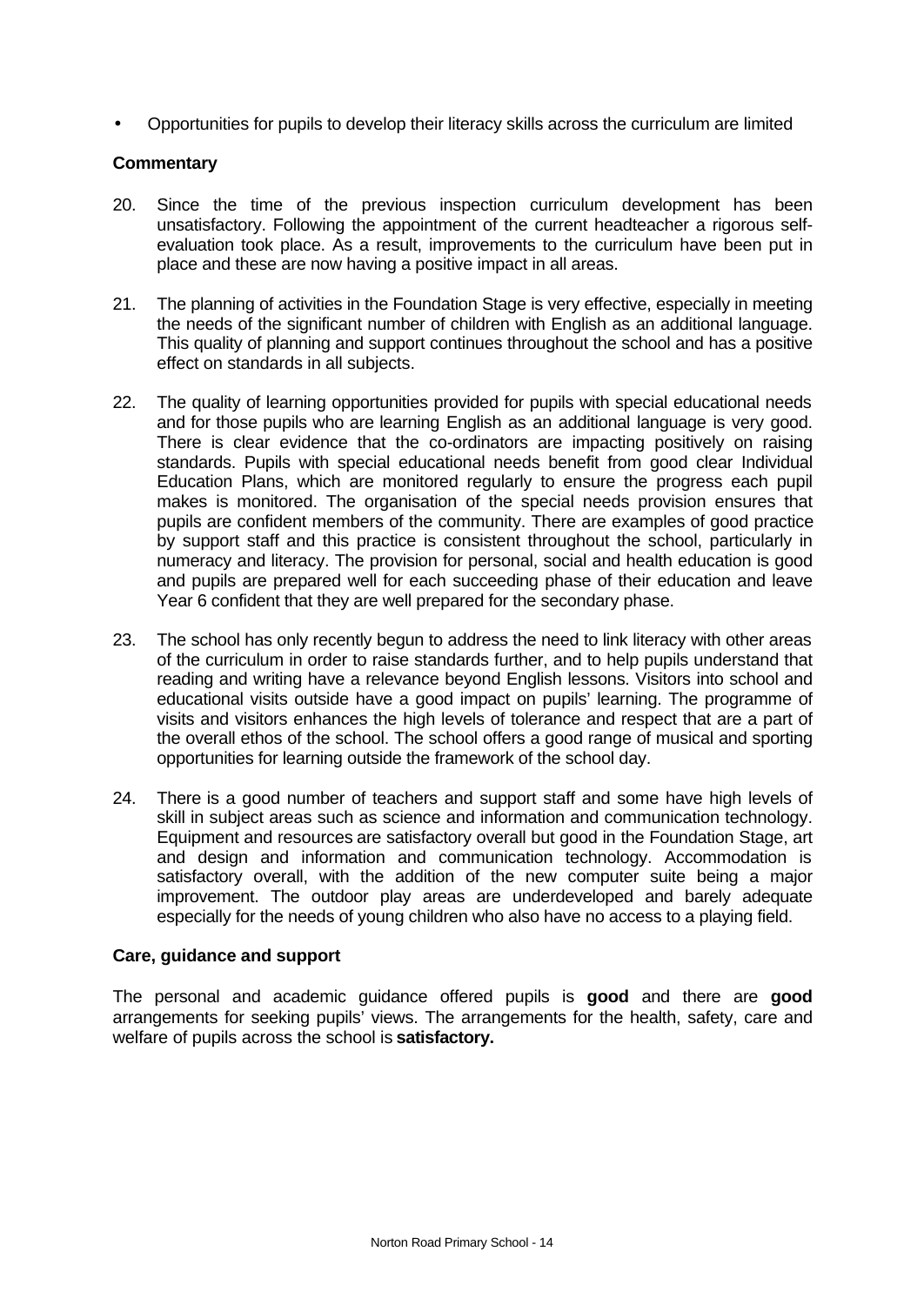## **Main strengths and weaknesses**

- The school offers its pupils a caring and supportive environment where all are valued and respected
- Pupils build confident and trusting relationships with adults
- Pupils new to the school benefit from good induction arrangements
- Not all the adults employed by the school have sufficient knowledge of the child protection procedures

## **Commentary**

- 25. The staff work hard to develop the very good relationships that exist in this school community and the very good provision for pupils' spiritual, social, moral and cultural development creates a happy and supportive environment. Pupils feel that the school is full of caring and polite people. They feel that they are listened to and that their concerns are dealt with very well. All staff take good care of the pupils on a day-to-day basis but not all the staff employed by the school know enough about child protection procedures.
- 26. Pupils are well motivated and success is recognised and rewarded. The school involves pupils in their own learning well. They evaluate their work and understand the purpose of their lessons. They are aware of their own targets for improvement in English and mathematics and what they need to do next to achieve them. The personal support offered to all pupils is also good. Each individual is well known and supported and this is evident in the enthusiastic and happy pupils seen in this school.
- 27. Pupils' views are valued and regularly sought. The school council offers good opportunities for pupils to put forward their ideas and in lessons pupils are encouraged to offer their thoughts and opinions. Requests and suggestions are met with a good response.
- 28. Pupils new to the school settle into the routine of school life quickly. This is because there are opportunities for parents and children to visit the school and attend meetings before they start.

## **Partnership with parents, other schools and the community**

The partnership with parents, other schools and the community is **good**.

#### **Main strengths and weaknesses**

- The involvement of parents in their children's learning at school and at home is good
- The school is well supported by other education providers
- The school has good arrangements for seeking parents' views

#### **Commentary**

29. Parents give good support for school activities whether it is offers of help in school or by attending assemblies and special events. Coffee mornings offer good opportunities for parents to discuss concerns and offer their views. The support for homework is good and this has a beneficial effect on their children's learning. Parents have supported the new Parents' Council well. The encouragement and welcome that parents receive contributes well to the enthusiastic learning environment that is enjoyed by the pupils.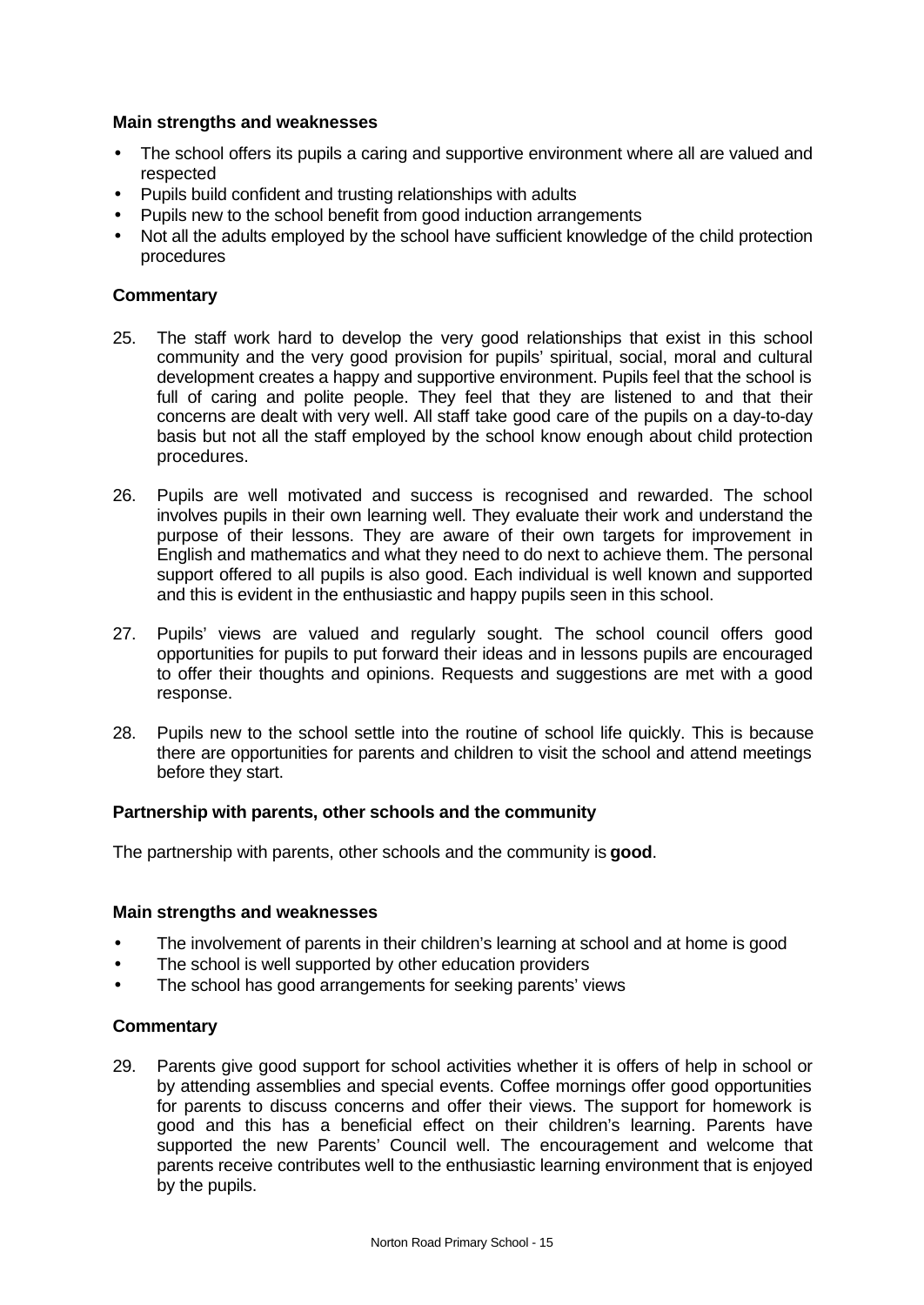- 30. Parents are kept well informed about the life of the school and are well-involved in all that it does. The school brochure and newsletters provide useful information about dayto-day issues and events. However, some information for parents about the work that pupils do is insufficiently clear and lacks detail regarding the National Curriculum. The arrangements for reporting on pupils' progress are well supported with regular consultation events and clear written reports. These reports reflect a good knowledge of the individual and identify problems and give guidance for improvement.
- 31. The school's links with the community and its partnership with other schools are good and have a positive effect upon the quality of the experiences and opportunities offered to pupils and their teachers. The local community provides a good resource to support learning. Visits to a variety of places of interest enrich pupils' lives considerably. Links with other schools provides good support for the staff and pupils.

## **LEADERSHIP AND MANAGEMENT**

The leadership and management of the school are **good.**

## **Main strengths and weaknesses**

- The headteacher is a very good leader and manages the school well
- There have been too many changes in leadership during the past few years and this has had a negative impact on the progress made by the school
- The Governing Body is well informed and provides good support
- There is good leadership of the curriculum in several subjects but the lack of permanent co-ordinators in the past has impeded subject progress
- Inclusion is given a very high priority by the school

- 32. The headteacher has a clear focus on what needs to be done and much has been achieved in a short time. The school has suffered from a lack of continuity as a result of the large number of headteachers who have been appointed and have left during the last few years. Initiatives have not been followed through and this has had a negative impact on the morale of teaching and other staff and on the continued improvement in standards. Discussions with staff and parents show that staff morale is now high and there is a strong sense of commitment amongst staff to the improvement of standards. The staff and pupils are happy and the headteacher is to be commended for the manner in which he is driving the school forward. The headteacher is very well aided by his deputy who, as well as being an exemplar teacher, provides significant management support.
- 33. The headteacher is enabling staff with responsibilities to take a greater lead in managing their subjects. Where this is happening, standards and provision in subjects is improving. However, the school is hindered to some extent by the large number of staff who are undergoing 'Registered Teacher Training' and this results in an uneven distribution of responsibilities. The headteacher and deputy are currently overseeing some subject responsibilities. This needs to be addressed to allow them more time to oversee the whole curriculum. Senior staff do however provide good support for their less experienced colleagues and there is a clear programme of staff development. Performance management is well established.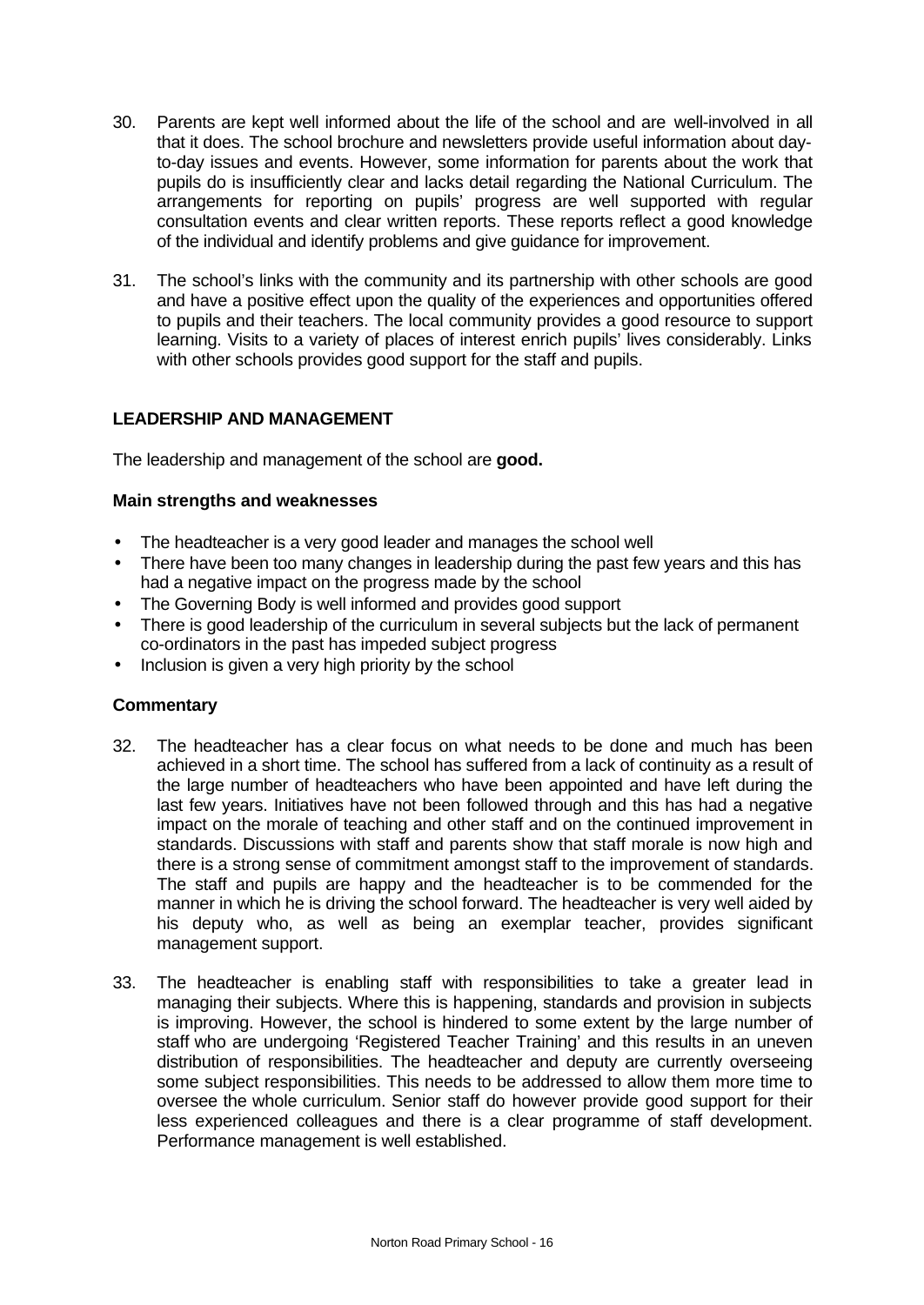34. The governors are very supportive and have a good understanding of the strengths and weaknesses of the school and all statutory requirements are met. They acknowledge the need to raise standards and are aware of the barriers to this, for example, the increasing number of pupils with special educational needs and pupils who are at an early stage of learning English as an additional language. However, plans are well advanced that will provide the school with additional support and guidance for these pupils as part of national and Local Education Authority initiatives. The staff provide good role models and fully support the school's commitment to inclusion. The school improvement plan is a clear document with well-focused priorities. The governors and staff are fully involved in setting priorities and there are measurable targets for improvement.

#### **Financial information for the year April 2002 to March 2003**

| Income and expenditure $(E)$ |          |  | Balances (£)                   |
|------------------------------|----------|--|--------------------------------|
| Total income<br>781,801      |          |  | Balance from previous yea      |
| Total expenditure            | 729, 644 |  | Balance carried forward to the |
| Expenditure per pupil        | 2.473    |  |                                |

| Income and expenditure $(E)$ |         | Balances (£)                          |        |
|------------------------------|---------|---------------------------------------|--------|
| Total income                 | 781.801 | Balance from previous year<br>-14.960 |        |
| Total expenditure            | 729.644 | Balance carried forward to the next   | 37.197 |

- 35. The headteacher inherited a deficit budget but, through judicious planning, the acquisition of a number of grants and the efficiency of the Bursar, this has been turned into a credit budget. In addition, through very careful planning, much has been achieved in a short time, including the provision of a new computer suite. The appointment of a school bursar has enabled the school to rectify the shortcomings that were identified in the last school audit.
- 36. The principles of best value are implemented effectively for school management and for the provision of resources. The underspend which has been accrued has been deliberately planned to take account of increased staffing costs.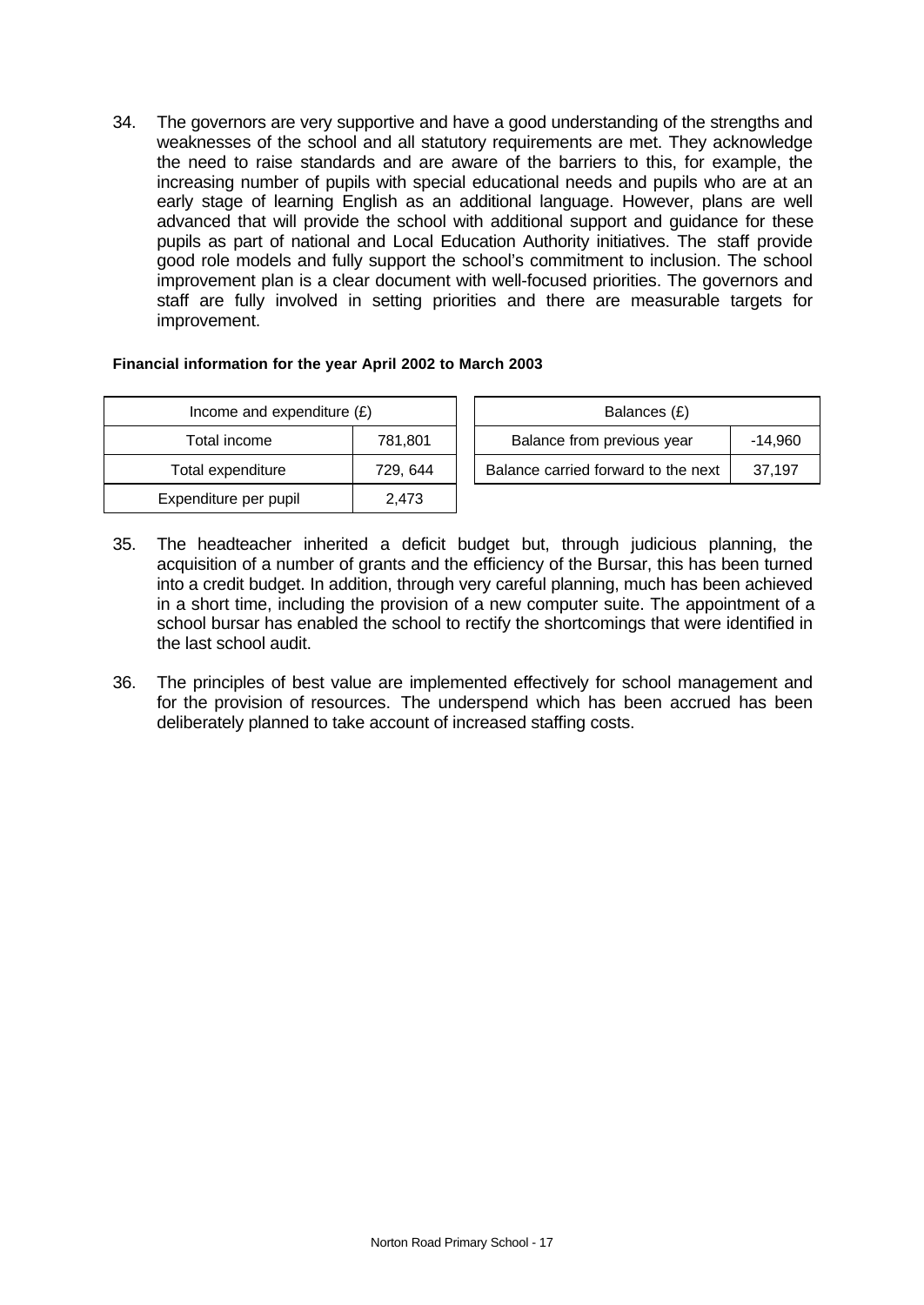## **PART C: THE QUALITY OF EDUCATION IN AREAS OF LEARNING AND SUBJECTS**

## **AREAS OF LEARNING IN THE FOUNDATION STAGE**

The quality of provision in the Foundation Stage is **good**.

## **Main strengths and weaknesses**

- All children make good progress and achieve well
- The quality of teaching and support for learning is good overall
- The range of learning opportunities for children with special educational needs and those with English as an additional language is very good
- Leadership and management is good
- Standards of attainment on entry are well below average

## **Overall aspects of provision**

37. The vast majority of children in the Reception classes enter school during September. A significant number, amounting to almost fifty per cent, enter school with English as an additional language. Children enter school with a wide range of ability but the overall standards on entry have declined steeply since the time of the previous inspection. The good quality of leadership provided by the Foundation Stage co-ordinator and the effective teamwork of the staff in the Reception classes ensure a good quality of education in the Foundation Stage. The team leader keeps very good assessment records enabling work to be well-matched to the children's levels of ability. Teachers and support staff have a good understanding of the needs of Reception children. This, together with the good range of planned activities as well as the good quality teaching, ensure that all children make good progress and achieve well. Children with special educational needs and those who are learning English as an additional language are provided with a very good level of support that enables them to make significant progress. Despite good teaching and good progress many children do not achieve the Early Learning Goals by the time they enter Year 1.

## **Personal, social and emotional development**

Provision for personal, social and emotional development is **very good**.

## **Main strengths and weaknesses**

The vast majority of children attain the expectations of the Early Learning Goals by the time they enter Year 1

## **Commentary**

38. Children enter school with standards well below those expected for the age group. The good quality of teaching and learning support ensures that all children make very good progress and achieve well in this area of their development. At playtimes and at the end of the day children dress themselves with confidence and can ask for assistance when they need to. In their play activities there are many signs of sharing toys and equipment and much role-play involves co-operation. Teaching assistants play a crucial role in providing a high level of personal, social and emotional support for the children. The one-to-one support offered to a child with special educational needs is exemplary. In all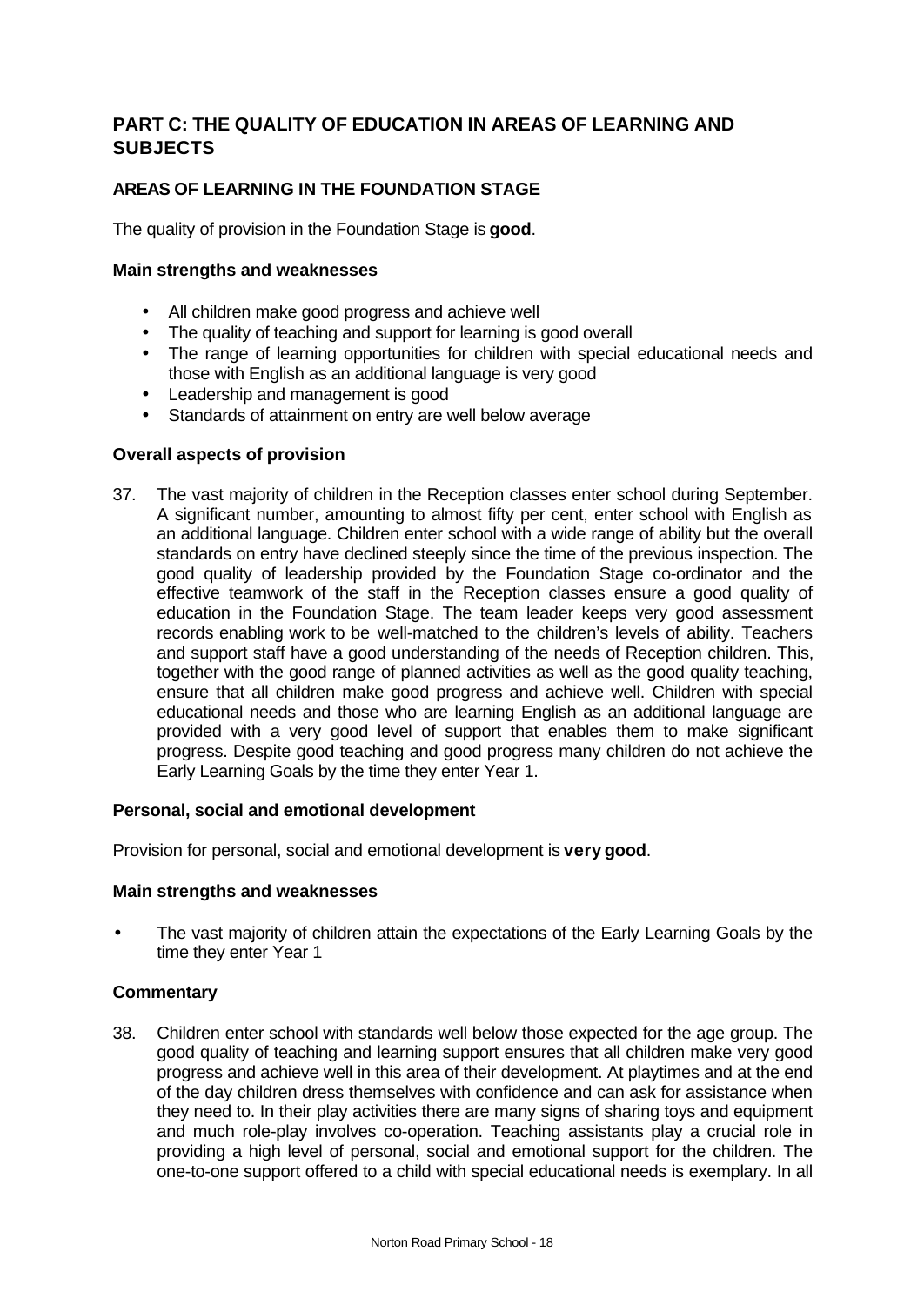activities children are secure and confident and know that they can rely on the adults who care for them. There are good induction arrangements in place with parents and children visiting the school prior to them starting. Children who are learning English as an additional language are well-supported and this enables them to participate in all areas of the curriculum.

## **Communication, Language and Literacy**

Provision for communication, language and literacy is **good**.

#### **Main strengths and weaknesses**

- The development of the children's literacy skills are well planned enabling them to make good progress
- Standards are well below average by the time the children enter Year 1

#### **Commentary**

39. Children enter school with standards well below those expected for their age group. Good quality teaching ensures that all children make good progress and achieve well in this area of learning. However, the majority do not attain the Early Learning Goals by the time they enter Year 1. All adults engage the children in high quality conversation and discussion. Even the most reluctant speakers of English are being drawn into a broad spectrum of language development. During the course of the inspection children were observed trying out new words and phrases on their classmates and in their conversations with adults. Role-play and games are used to very good effect to raise awareness of language and motivate the children in their responses. Early reading and writing skills are beginning to emerge. The children are encouraged by the system of rewards and recognition that accompanies their success.

## **Mathematical development**

- Provision for mathematical development is **good**.
- Standards are well below average by the time the children enter Year 1

#### **Main strengths and weaknesses**

- The children make good progress but many will not achieve the Early Learning Goals
- The staff make good use of opportunities to develop the children's mathematical skills

## **Commentary**

40. Children enter school with standards well below those set by the Early Learning Goals. As a result of good quality teaching they make good progress and achieve well in their learning. In this area of learning approximately fifty per cent of children in the Reception classes will attain the Early Learning Goals by the time they enter Year 1. Resources for mathematical development are good and are used very effectively by teachers and support staff and this makes learning interesting. Good use is made of a wide range of incidental opportunities to encourage the use and development of number. Children enjoy counting and number rhymes. Classroom displays are particularly good and children find themselves surrounded by numbers throughout the day. This supports their learning well.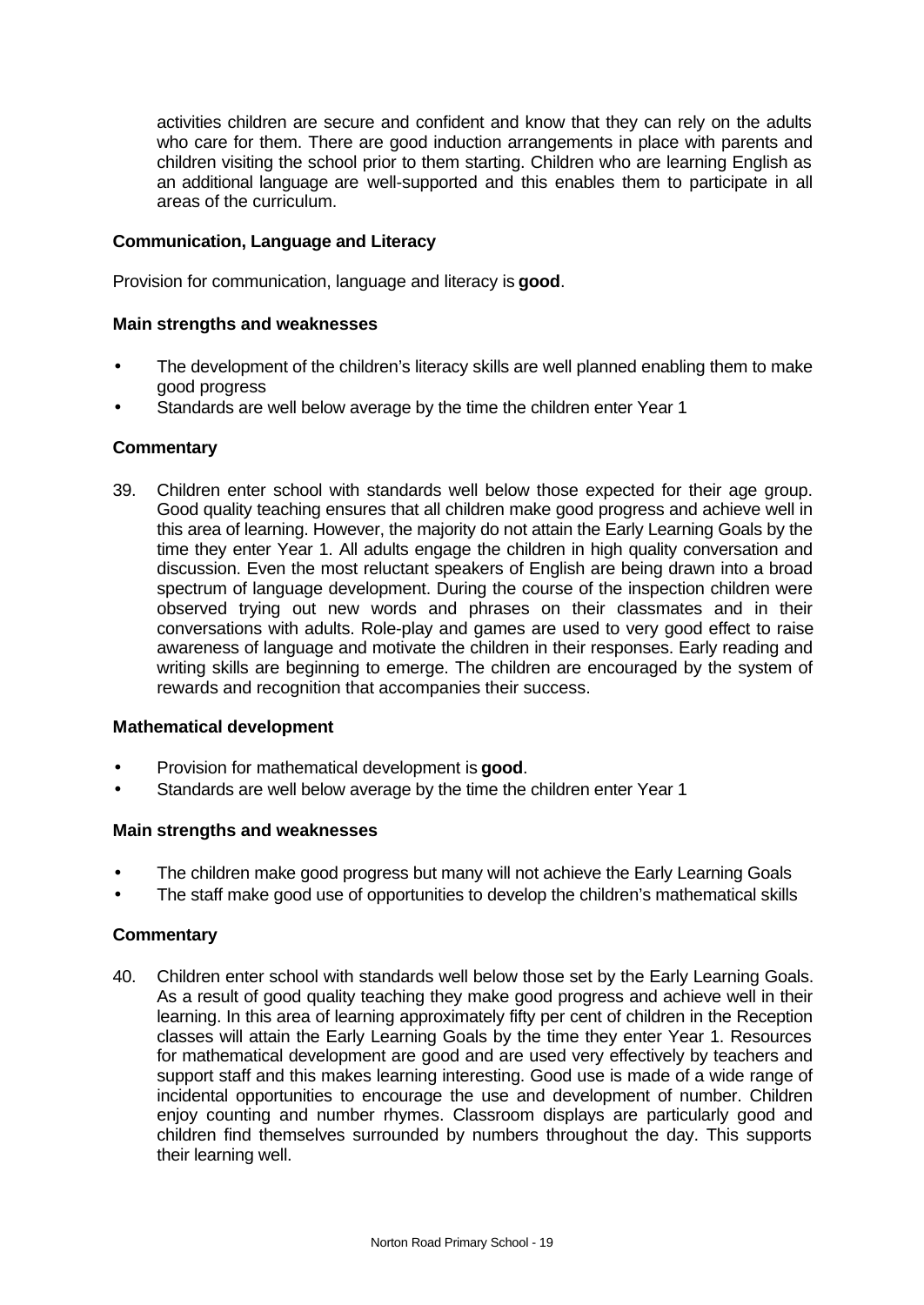## **Knowledge and Understanding of the World**

Provision in knowledge and understanding of the world is **good**.

#### **Main strengths and weaknesses**

- Good opportunities help to develop the children's knowledge and understanding of the world
- Few children attain the Early Learning Goals

#### **Commentary**

41. Assessment information indicates that this is the children's weakest skill area when they start in the Reception classes. Many children know little of the world around them. Good quality teaching ensures that children have access to a wide range of experiences that allow them to make sense of the booming and buzzing world they have entered. Only a minority attain the Early Learning Goals by the time they enter Year 1 but they make good progress towards them and achieve well. A very broad range of activities throughout the day allows the children to experiment and ask questions about those things that puzzle them. Staff are especially sensitive and allow children to make mistakes as a vehicle for discovering more about inanimate objects as well as living things. During the inspection children with English as an additional language were able to share new sensations and feelings with their classmates as they engaged in new hands-on experiences in the sand and water. Many activities are available in the classroom but there is a lack of sensory opportunity in the outdoor play area.

#### **Physical development**

Provision for physical development is **good**.

#### **Main strengths and weaknesses**

- Pupils make good progress in this area
- The outdoor play area is in need of refurbishment

## **Commentary**

42. Children enter the Reception classes with standards well below those expected for the Early Learning Goals. They make good progress and achieve well because of the good teaching and support. But a significant majority do not reach the Early Learning Goals by the time they enter Year 1. In the classroom children move about and are developing an awareness of each other's and their own safety. They are beginning to acquire the skills necessary for physical education when they use the hall. The outdoor play area is well used to foster gross motor skills and children generally play with care. However, this play area is in need of refurbishment and is not used as often as should be in inclement weather. In the area of fine motor development, such as the use of scissors in creative activities, the majority of the children are well below the levels expected.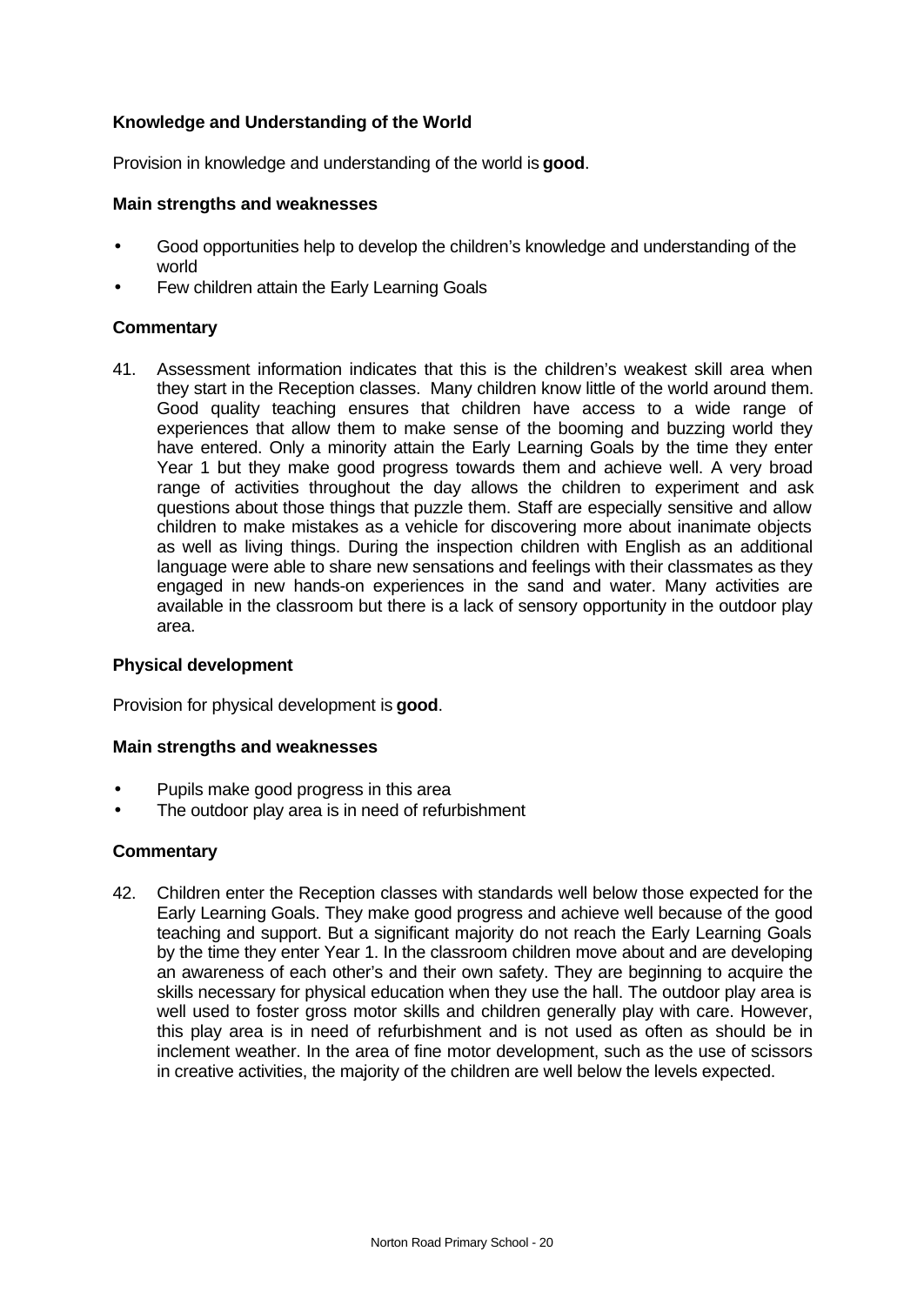## **Creative development**

Provision for creative development is very **good**.

#### **Main strengths and weaknesses**

- Children are provided with very good opportunities to develop their creative skills
- The children make good progress

## **Commentary**

43. Children's standards on entry to the school are well below those expected for the Early Learning Goals. The majority of children do not attain the Early Learning Goals by the time they enter Year 1. However, they make good progress and achieve well because of good teaching and support. The Foundation Stage team leader is also co-ordinator of art and design throughout the school and has a very good knowledge and understanding of the subject. As a consequence children in the Reception classes enjoy a wide range of creative activities, including music and role-play. This supports their learning well. The quality of the displays in the classroom and around the school motivates children to take pride and ownership of their creative activities. Artwork produced by children in the Reception classes is proudly displayed alongside that done by older members of the school community. The refurbishment of the secure outdoor play area will offer further opportunities for extending the creative environment available to children in the Foundation Stage.

## **SUBJECTS IN KEY STAGES 1 and 2**

## **ENGLISH**

Provision for English is **satisfactory.**

#### **Main strengths and weaknesses**

- Teaching has improved since the previous inspection
- The use of literacy to support other subjects is insufficiently used
- Assessment procedures are good and there are examples of good marking to help pupils improve
- Most pupils are achieving well in relation to their abilities on entry
- Pupils with special educational needs and those who are learning English as an additional language achieve similarly to their peers

#### **Commentary**

44. By the end of Year 6 standards in English are well below the national average. By the end of Year 2, standards in reading are well below average and standards in writing are very low. There has been a slight deterioration in standards since the previous inspection and National Curriculum test results have been somewhat erratic. However, new leadership, improved teaching, learning resources and a sharper focus on sharing learning objectives with pupils have established a better culture of learning. Speaking and listening skills at the end of Year 2 and Year 6 are in line with expectations. A significant number of pupils in Year 6 display clear and often persuasive responses to probing questions. Listening throughout the school is satisfactory; pupils are attentive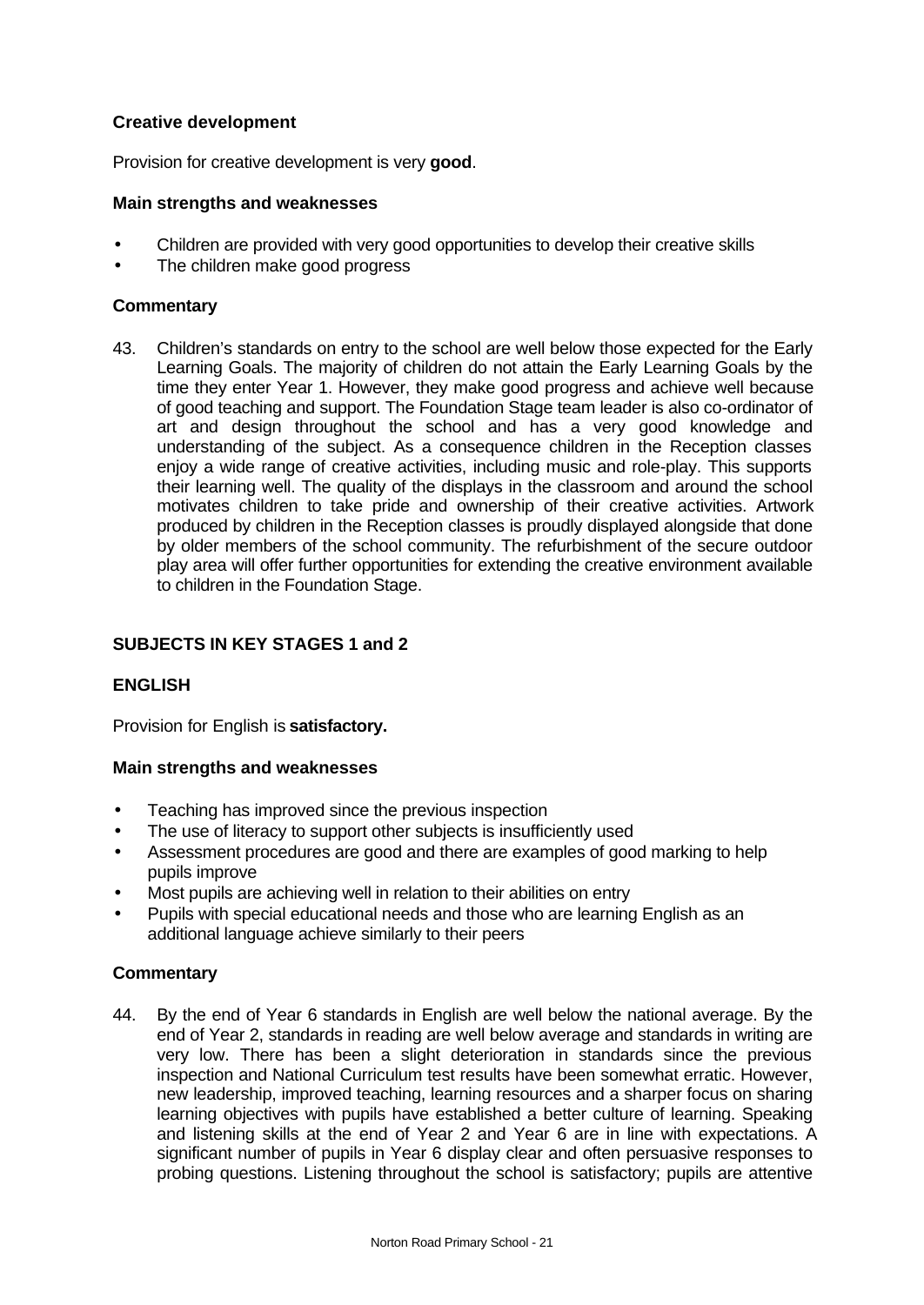and listen carefully to the introduction and ends of lessons. Reading is well below expectations by the end of Year 2. The main reason why standards are not higher is that teachers are endeavouring to overcome the pupils' general comprehension and interpretative skills. Standards in reading improve slightly as pupils progress through the school but by the end of Year 6 they are below expected levels. There are too few opportunities for the pupils to practise writing across the curriculum. The school acknowledges this and is already considering strategies to raise the profile in these areas.

- 45. Teaching is good overall and often better. Teachers have high expectations and pupils respond well to these. They use probing questions and pupils reply in full sentences. Relationships are secure and pupils are not afraid of making mistakes. Work is designed to match ability and delivered in an interesting manner resulting in pupils sustaining concentration and remaining on task. The effective teaching, together with effective use of support staff is accelerating pupils' learning and beginning to raise standards.
- 46. Assessment procedures are good and provide the school with valuable data. This is used well to help teachers plan lessons to be analysed to inform future planning and teaching. However, to enable writing to improve there needs to be a greater focus on extended writing in such subjects as history, geography and science and more opportunities for the pupils to make written records of their work in these subjects. There are too few opportunities for pupils to develop their comprehension skills in subjects such as history and geography. There are, however, already good examples of this in Years 5 and 6 and the school is now in a strong position to apply this practice throughout the school. In these classes in particular, the teachers mark work effectively and provide the pupils with ideas as to how they might improve their work.
- 47. The leadership and management of the subject are satisfactory and much of what was recognised as needing to be done has been done. The school has developed a very spacious library area, which is physically central, with attractive cupboards and tables, where pupils can carry out research. The pupils state they like the books recently acquired, which respond to a wide range of reading interests. The leadership acknowledges now the urgent need to reconsider how writing may be used to support other subjects and to minimise the use of worksheets.
- 48. Pupils with special educational needs and those who are learning English as an additional language are well integrated into lessons and well catered for in teachers' planning. The setting arrangements adopted by the school, promote effective learning and these pupils are achieving well. Pupils receive enthusiastic and encouraging support from teachers and support staff, particularly when taught in small withdrawal groups. The pupils also support each other well. The positive relationships and good questioning techniques are having a significant and beneficial impact on pupils' confidence, self-esteem and their moral and social development.

#### **Language and literacy across the curriculum**

49. Literacy skills are insufficiently used to support other areas of the curriculum. This limits the opportunity for pupils to improve the quality of writing and to raise standards in reading. The school acknowledges this and intends to address this issue as a matter of urgency.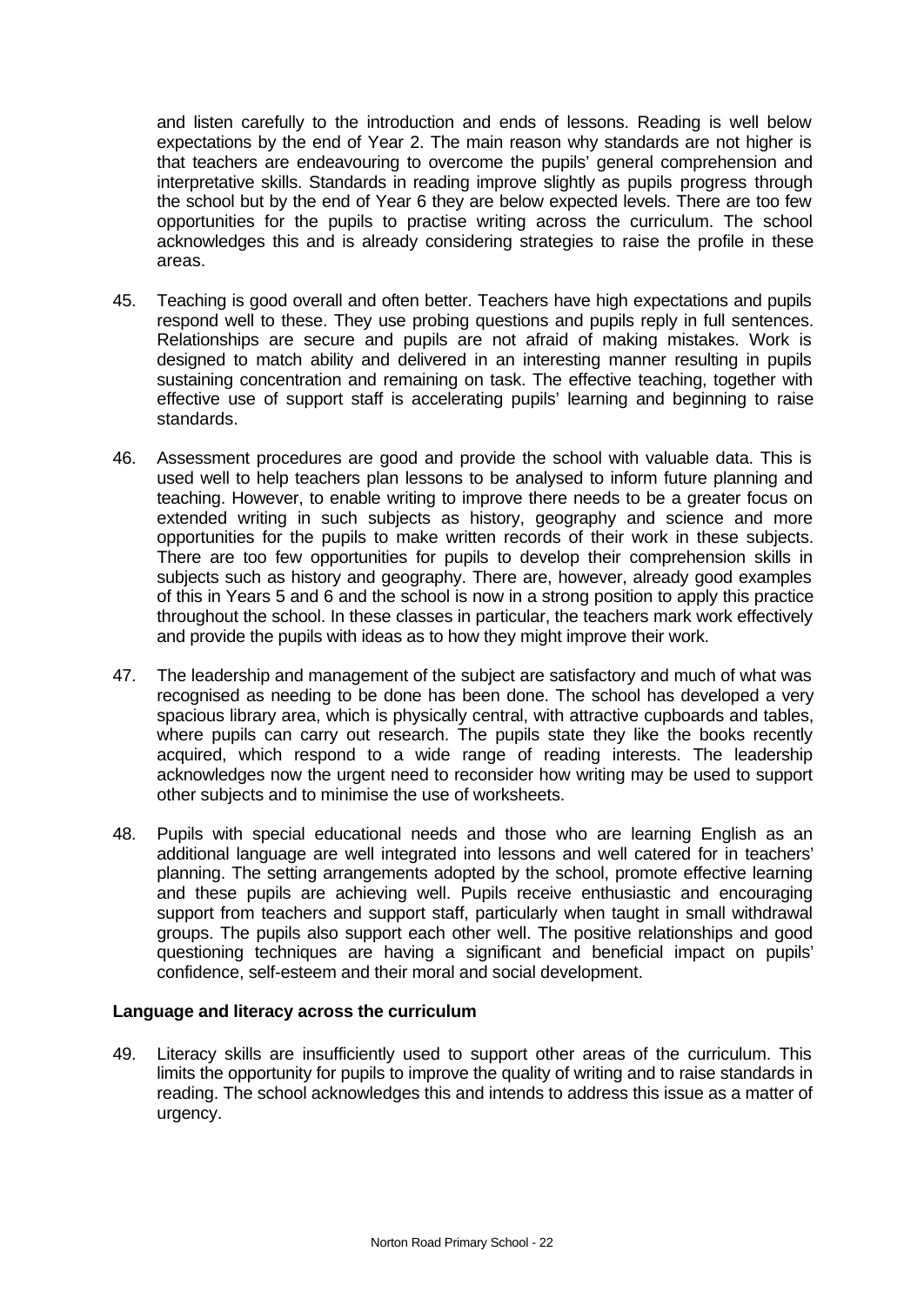## **MATHEMATICS**

Provision in mathematics is **satisfactory.**

#### **Main strengths and weaknesses**

- By the end of Year 2 standards are well below expectations although the pupils make good progress
- In the 2003 National Curriculum tests, standards in Year 6 were well below average but they are improving
- Teaching and learning are good overall
- Pupils with special educational needs and those who are learning English as an additional language make good progress and achieve well

- 50. The national test results in 2003 show that standards are well below expectations and below the average for similar schools at the end of Year 2. Although these test results were not as good as those of the previous year, the overall picture is one of satisfactory improvement since the previous inspection. The pupils' mental arithmetic skills are weak when they enter Year 1 and this inhibits the progress made. However, good teaching and an effective implementation of the numeracy strategy ensure that most pupils achieve well. There is very good support for those pupils with special educational needs and those who are at an early stage of learning English as an additional language. The relatively high number of these pupils prevents standards from being higher.
- 51. At the time of the last inspection, standards in mathematics at the end of Year 6 were much lower than expected. Whilst the 2003 National Curriculum test results show standards to be well below average, the number of pupils attaining the higher level is better. Overall standards remain lower than expected because of the increased number of pupils with special educational needs and pupils who are learning English as an additional language. The test results were also affected by the very high number of pupils joining and leaving the school other than at the normal times and the large number of supply teachers who taught the Year 6 pupils last year. Inspection evidence shows that standards are improving as a result of the good monitoring, improved teaching and the good level of support provided for those who need additional help. However, inspection findings are that standards at the end of Year 6 are still below expectations.
- 52. The overall quality of teaching is good throughout the school and there are examples of some very good teaching. The school uses its comprehensive assessment information to group pupils according to their prior attainment. In most instances this ensures that the pupils are provided with work that is well-matched to their ability and provides sufficient challenge to enable them to make good progress. Occasionally, the teachers do not pitch the work at the right level and this results in pupils not making the progress of which they are capable. Evidence from the analysis of work and from lessons shows that this is usually attributable to the less experienced teachers. The school is aware of this and provides support where possible. The teachers make effective use of computers to support learning in mathematics, for example the Year 6 pupils' knowledge of using formulae and spreadsheets was developed very effectively during a whole class lesson to plan a party.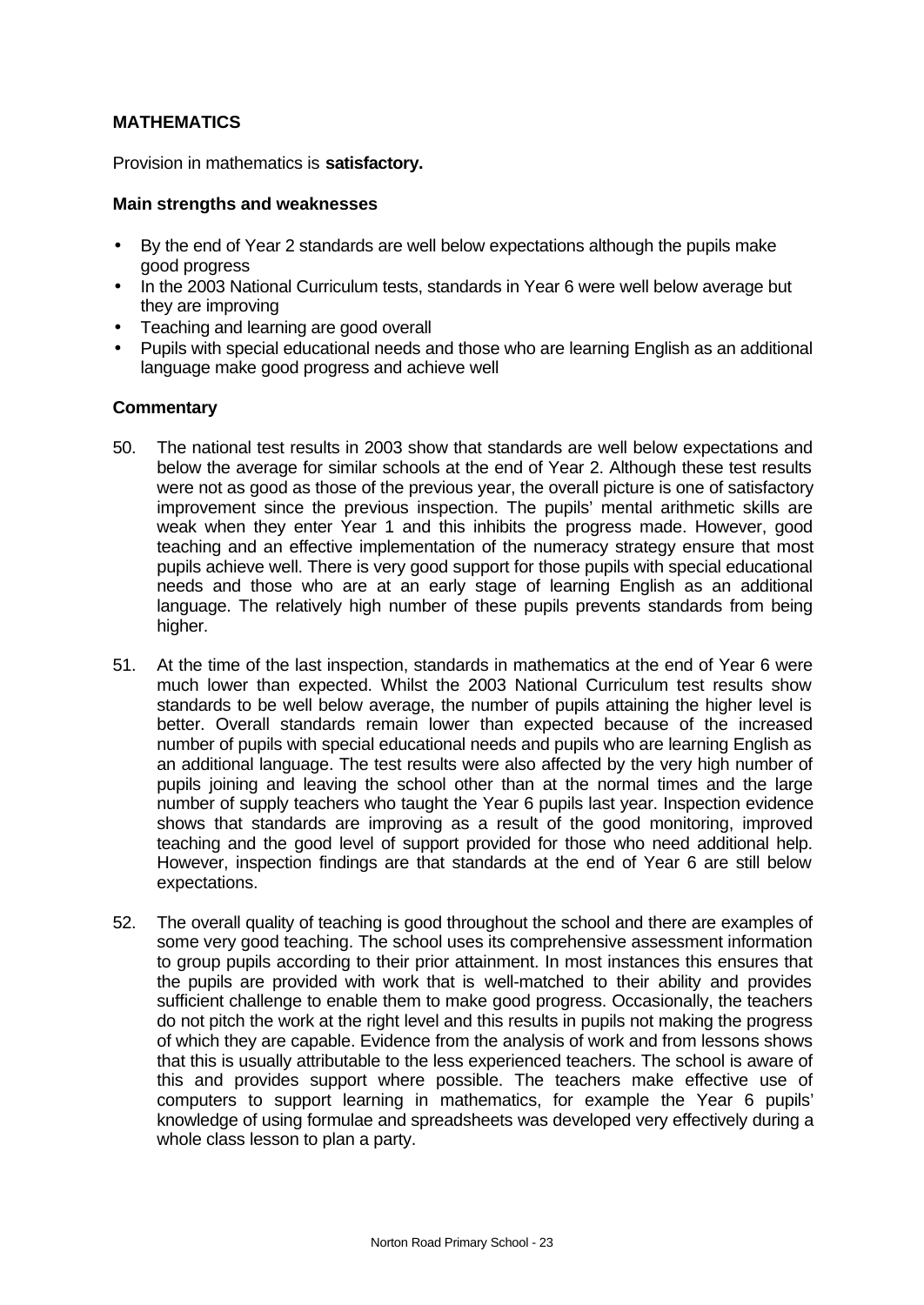- 53. In most classes throughout the school, introductions to numeracy sessions are generally done well with a good brisk start to the session. Less experienced teachers do not put sufficient emphasis on this element and the pupils' mental skills do not develop as well as they could. The teachers make good use of the day-to-day assessment and this provides clear information on what the pupils know and can do. The teachers have high expectations of behaviour and most pupils respond very well, helping to create a good learning atmosphere. The school provides a good level of support for those pupils with special educational needs and those who are learning English as an additional language. The learning support assistants are knowledgeable and their skills and commitment are contributory factors in enabling these pupils to make good progress. All areas of the subject are taught and the National Numeracy Strategy has been implemented effectively.
- 54. The subject is being jointly managed by the headteacher and deputy headteacher until the appointment of a permanent co-ordinator. They are very aware of the strengths and weaknesses in the subject and have made good use of expertise both within the school and from the Local Education Authority to improve the quality of teaching and learning. However, they recognise more can be done and arrangements are well advanced for additional support to be provided to enable underachieving pupils to reach their potential as part of a county wide initiative.

## **Mathematics across the curriculum**

55. The pupils make satisfactory use of their mathematical skills in other subjects. They take measurements in science activities and produce graphs to display information they have collected.

## **SCIENCE**

Provision in science is **good**

#### **Main strengths and weaknesses**

- Standards are below national expectations by the end of Year 2 and Year 6
- Teaching is good overall and very good in some classes
- The quality of scientific investigation is good overall and very good in some classes
- Leadership and management are good
- Opportunities for raising the overall quality of pupils' written work are not being developed and the quality of their recorded work is poor

## **Commentary**

56. Results of the National Curriculum tests in 2002 showed a significant improvement on previous years. However, in 2003 they were not as good because of the higher than average number of pupils with special educational needs, considerable staff disruptions and the very high number of pupils joining and leaving the school other than at the normal times. Results were well below expectations when compared with similar schools and with schools nationally. Inspection findings indicate that results are likely to improve again in the tests for 2004. Pupils in Year 6 are making very good progress and achieving well and standards are rising. This is because of the very good quality of teaching in Year 6 and the good leadership and management of the subject. Overall, improvement since the time of the previous inspection has been satisfactory.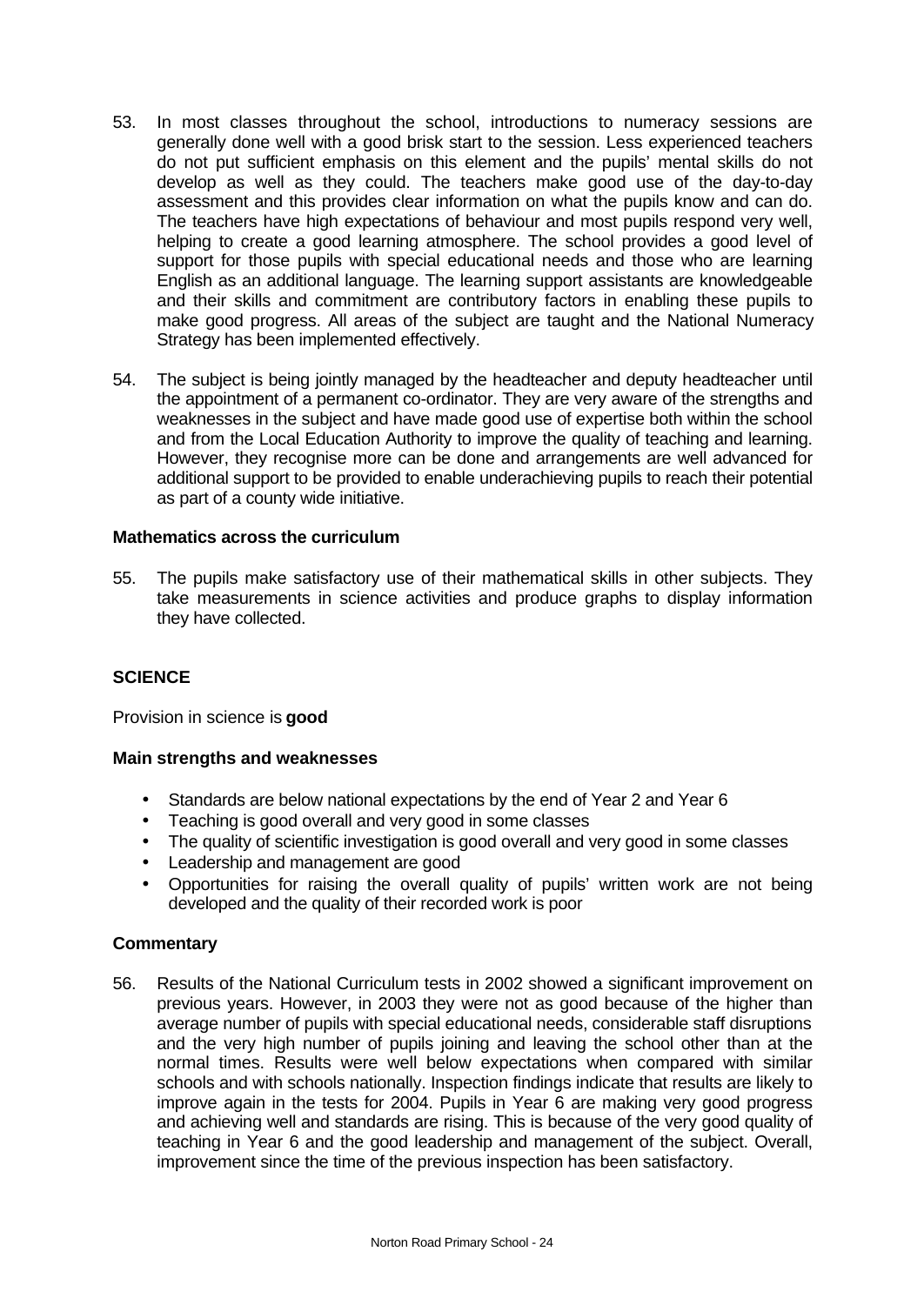- 57. Pupils' scientific skills are weak when they enter Year 1. Good teaching in Years 1 and 2 ensures that the vast majority of pupils acquire a greater breadth of scientific knowledge. During the inspection they were observed carrying out high quality investigative work on forces. Pupils in both year groups show great enthusiasm for investigating and experimenting but little for making accurate recordings of their findings. The quality of their written work is often poor and rarely better than satisfactory. This is also a factor that prevents standards from being higher. Improving the quality of pupils' writing generally and their recording in particular is essential if standards are to rise further.
- 58. The teaching is good in Years 3 to 5 and very good in Year 6. This ensures pupils continue to develop their scientific knowledge. However, the vast majority of pupils still show great reluctance to record in detail and it is only in Years 5 and 6 that improvements can be found. Pupils are encouraged to take responsibility for finding out and interpreting the information that they gather. Pupils in Year 6 have a very good scientific vocabulary. A significant strength of the teaching lies in the enthusiasm shown by teachers in all classes. This motivates pupils and they enjoy the sense of achievement that comes from proving their hypotheses correct.
- 59. The quality of marking in pupils' books does not match the motivating enthusiasm of the teaching in the classroom. Marking is often inconsistent and few books show signs of target setting. Targets are more obvious in the classrooms where they are shared with the whole class. The use of information and communication technology in science is satisfactory, but the school acknowledges that more use needs to be made of computers, for example when collating data.
- 60. The subject is well led and managed. The co-ordinator is relatively new and her sense of vision for the future of the subject has yet to have a full impact. Very good records of pupils' assessment and progress have been compiled and are be used for tracking the progress of individual pupils. The school has recognised the need to raise standards in science and that improving pupils' literacy skills will contribute to this.

## **INFORMATION AND COMMUNICATION TECHNOLOGY**

Provision in information and communication technology is **good**.

## **Main strengths and weaknesses**

- The school has a very good number of computers available to pupils
- Weaknesses identified in the last inspection have been addressed effectively
- Teaching and learning are good
- The use of computers to support learning in other subjects is developing well

## **Commentary**

61. By the end of Year 2 and Year 6 standards are broadly in line with expectations and the pupils achieve well. Pupils are confident in using computers and apply their skills competently in other subjects for research, data collection and recording. Their use of computers to monitor and control events is limited because the school has had insufficient resources in these areas for the older pupils. It has recognised this and these are now being purchased. Pupils make good use of the Internet and most pupils are experienced in using e-mail facilities. There are firm plans to develop links with other schools to support learning, such as in geographical and historical topics.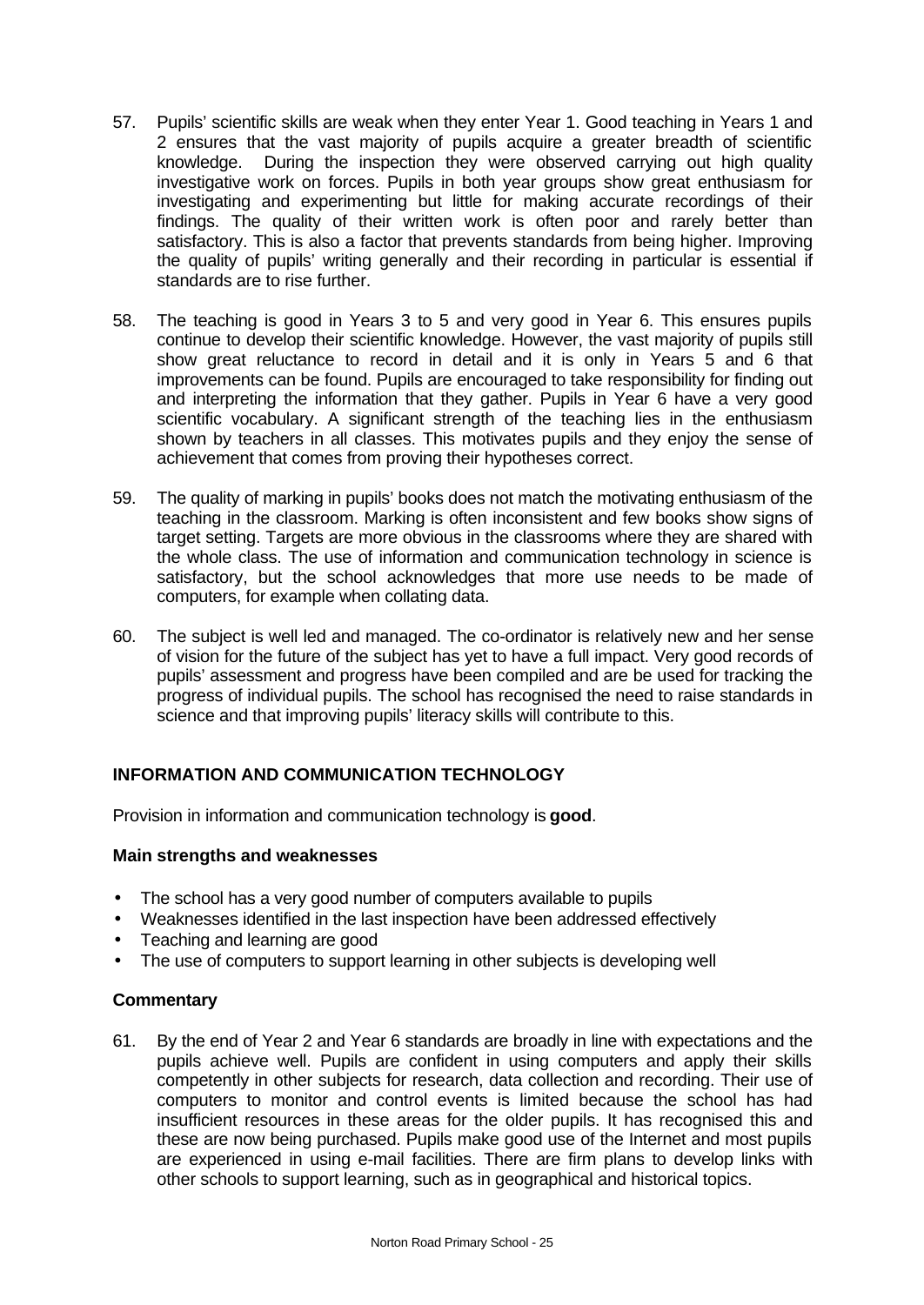- 62. There has been good improvement since the previous inspection. The subject has been a high priority and good leadership has led to much improved resources and training for teachers. The provision of a second computer suite with new computers has enabled timetabling to ensure all classes are taught skills regularly and systematically. In addition, literacy and numeracy sessions regularly take place in the computer suites and sufficient time is set aside for other areas of the curriculum.
- 63. Teachers are now confident in teaching skills and using computers in lessons and all make effective use of the school's scheme of work to ensure skills previously learned by the pupils are developed effectively. They make good use of a computer/projector link to demonstrate clearly to pupils what they are to learn and give pupils good levels of independence in their work. They use the computer suites well. Pupils enjoy their work on computers and develop very good attitudes to learning. They collaborate well and more confident pupils help the less confident by guiding them through the next step.
- 64. Leadership has been effective in establishing a good curriculum, improved teaching and learning and the very good level of resources. Management is very good and the development of an effective assessment system to measure pupils' progress has enabled the subject leader to gain an overview of the quality of provision and standards.

#### **Information and communication technology across the curriculum**

65. Teachers make good use of the computer suite in some lessons in literacy and numeracy. Computers are used in some lessons for research and recording of work. Programs that are used to reinforce pupils' learning in subjects such as mathematics are used occasionally. The pupils make good use of computers to record writing activities and to produce graphs and charts in subjects such as mathematics and increasing use is being made in science. Pupils are competent in using computers and access programs and information confidently.

#### **HUMANITIES**

In humanities, work was sampled in **religious education, history and geography**. In history, only one lesson was observed but the discussions with co-ordinator and pupils, scrutiny of books and examination of wall presentations in classes and in corridors, indicate provision is satisfactory.

#### **Religious Education**

Provision in religious education is **good.**

#### **Main strengths and weaknesses**

- Standards are above expectations at the end of Year 2 and Year 6
- Teaching is good overall
- Pupils from all groups achieve well as the subject allows all pupils equally good opportunities to learn and develop their thoughts
- Leadership and management are good
- Opportunities to develop pupils' writing and reading skills are insufficiently used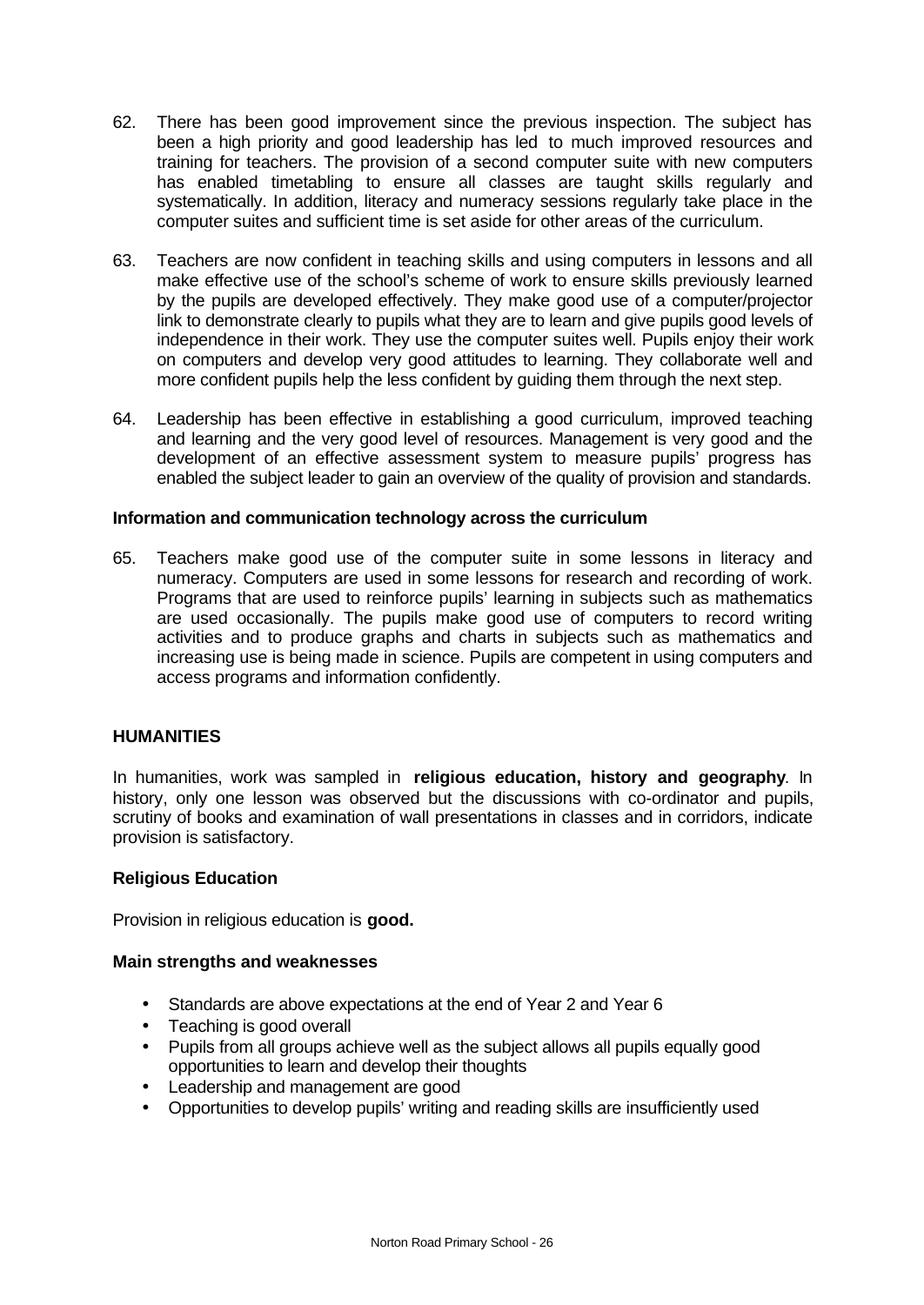## **Commentary**

- 66. Standards have improved since the previous inspection and are now above those expected. By the end of Year 6, pupils understand the importance of faith in people's lives and discuss aspects of faith in a mature and thoughtful manner. At the end of Year 2, pupils demonstrate a good understanding of Christianity and other major faiths.
- 67. Teaching captures the pupils' imagination. Lessons proceed at a brisk pace and pupils from all ages and groups, including those with special educational needs and those who are learning English as an additional language make good gains in their learning and achieve well. Teachers have a secure knowledge and understanding of the subject and use this expertise, together with suitably high expectations to raise standards in this area. Although pupils sometimes record information, the use of written work overall is underused, consequently a valuable opportunity to improve the quality of literacy skills is missed.
- 68. The subject is well led and managed. As a result a carefully planned programme of lessons has been developed. This allows pupils to develop their knowledge and understanding based on the Locally Agreed Syllabus. The scheme of work covered is wide-ranging and supported with quality artefacts. Pupils study different faiths, places of worship and important celebrations. These become important talking points in lessons with pupils from different cultures offering vital information supporting the lesson and making it a 'hands on' experience.

## **Geography**

Provision in geography is **good.**

## **Main strengths and weaknesses**

- By the end of Year 2 and Year 6 standards are in line with those expected
- Good teaching enables pupils to achieve well
- Good leadership and management enhance learning
- Insufficient opportunities are provided to develop the pupils' literacy skills

- 69. Standards have improved since the previous inspection. Pupils' geographical skills are progressing. Pupils compare similarities and differences and focus on an aspect of a local area, such as the local river. They use primary evidence, such as photographs, maps and local newspaper cuttings to reinforce their learning.
- 70. Teachers plan lessons well. Management of classes is secure and no time is wasted through having to manage disinterest or unacceptable behaviour. Teachers have good subject knowledge and lessons are conducted at a brisk pace. Resources are used well. This contributes effectively to the pupils' learning. Good use is made of places of particular interest to pupils. This promotes their learning through first hand discovery and experiences, such as pollution, lack of care of their local environment and drawing upon pupils' ideas to address the problem. Such research leads to stronger, more effective learning, allowing pupils to achieve well, whilst bringing the subject alive.
- 71. The subject is managed well. An appropriate scheme of work has been introduced that builds effectively on the skills the pupils need to develop as they move through the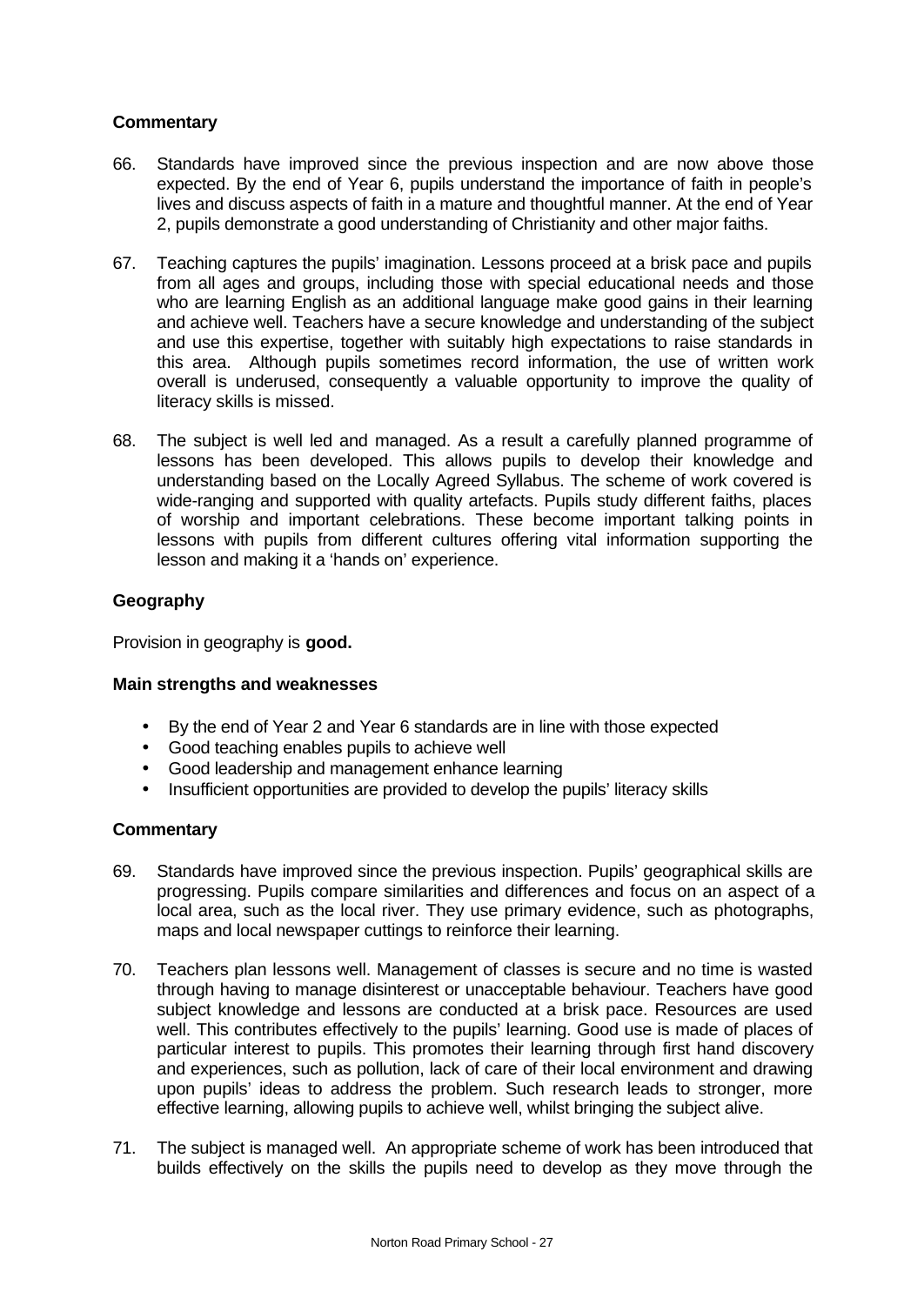school. Opportunities to encourage pupils to convey their ideas from verbal to written form are under-developed. Pupils discuss issues and offer opinions but are reluctant to record their findings.

## **CREATIVE, AESTHETIC, PRACTICAL AND PHYSICAL SUBJECTS**

Insufficient work was seen in **music** to form an overall judgement about provision. However, in assemblies the pupils sang tunefully and enthusiastically. A large number of pupils receive instrumental tuition. Of particular note is the provision made for pupils to learn instruments from the Asian culture.

#### **Art and design**

Provision in art and design is **good**.

#### **Main strengths and weaknesses**

- The curriculum for art and design is very good
- Leadership and management of the subject are very good
- The quality of the work on display is very good
- Art and design makes a significant contribution to pupil's spiritual, moral, social and cultural development

- 72. Standards in art and design are above expectation at the end of Year 2 and Year 6. All pupils are making good progress and achieving well. Improvement has been good since the time of the previous inspection.
- 73. The quality of teaching is good throughout the school and some very good examples were seen during the course of the inspection. The teachers plan lessons well and have high expectations of what the pupils can do. As a result, most pupils make good progress and achieve well. Scrutiny of work shows that pupils have acquired a broad understanding of art in the European tradition and have also enjoyed examining artwork produced by other cultures. Very good use is made of sketchbooks and pupils expect to be able to experiment with line and texture before they commit themselves to a final work of art. The quality of observational drawing is high throughout the school and older pupils show a keen eye for variations in the objects they observe. Work in pastels, paints and pencil is a strong feature of pupils' activities and older pupils produce work of a high standard when using clay as a medium. Very good use is made of local resources, especially the borrowing of works from a local collection. Vibrant displays are a feature of the school and pupils in all age groups are proud to see their achievements on public show. The experiences with materials and methods and the examination of the artwork from other parts of a multi-cultural world are making a significant contribution to spiritual, moral, social and cultural development across the school.
- 74. The subject co-ordinator has a very good knowledge and understanding of art and her leadership is a significant factor in maintaining the quality of art across the school.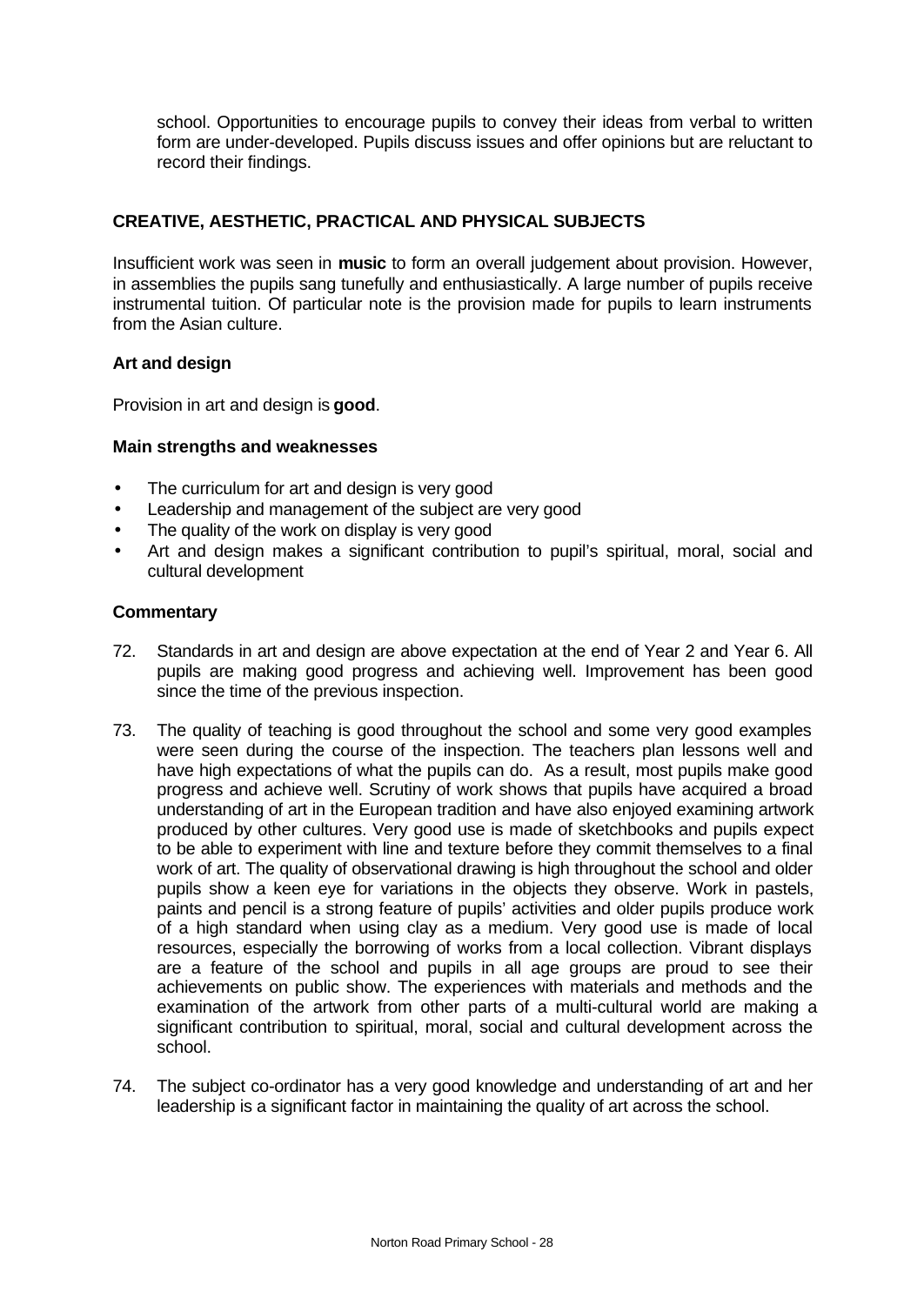## **Design and technology**

Provision in design and technology is **good**.

#### **Main strengths and weaknesses**

- Links with other subjects, science for example, are very good.
- Standards are above expectation by the end of Year 6.
- Teaching is good overall.
- Pupils are often reluctant to make accurate records of their work in design and technology.

#### **Commentary**

- 75. Standards are above those by the end of Year 6. All pupils make good progress and achieve well in this area of the curriculum. Improvement has been satisfactory since the time of the previous inspection.
- 76. Pupils in Year 6 were observed investigating the suitability of designs for a successful parachute. In their consideration of factors such as gravity and opposite forces they drew heavily on their knowledge of science. Good quality teaching encourages them in making links with other areas of the curriculum. By the time they reach the end of Year 6 pupils have considered design from a number of perspectives and they are aware of its significance in establishing fashion in the modern world. Whilst they enjoy the making part of the subject many pupils show a reluctance to make good quality records of their work.
- 77. Leadership of the subject is good and the co-ordinator has a very good overview of teaching and learning in the school.

#### **Physical education**

Provision for physical education is **good**

## **Main strengths and weaknesses**

- The curriculum is good.
- Teachers plan interesting lessons and pupils enjoy taking part in them
- The extra-curricular activities make a good contribution to the subject.

- 78. Standards have improved satisfactorily since the previous inspection. It was only possible to observe three lessons, two in dance and one in gymnastics. Pupils in Year 2 and Year 6 achieve satisfactorily and standards in dance are in line with expectations. Standards in other lessons seen were also in line with those expected and pupils made satisfactory progress. Records show that standards are similar in swimming, and most pupils swim the distance expected for this age group.
- 79. There is a good curriculum, which provides for the progressive development of a wide range of skills in all areas of the subject. Teachers have secure subject knowledge and use it well to provide interesting and enjoyable lessons. As a result pupils behave well, concentrate hard and produce good quality agile movements. Teachers have high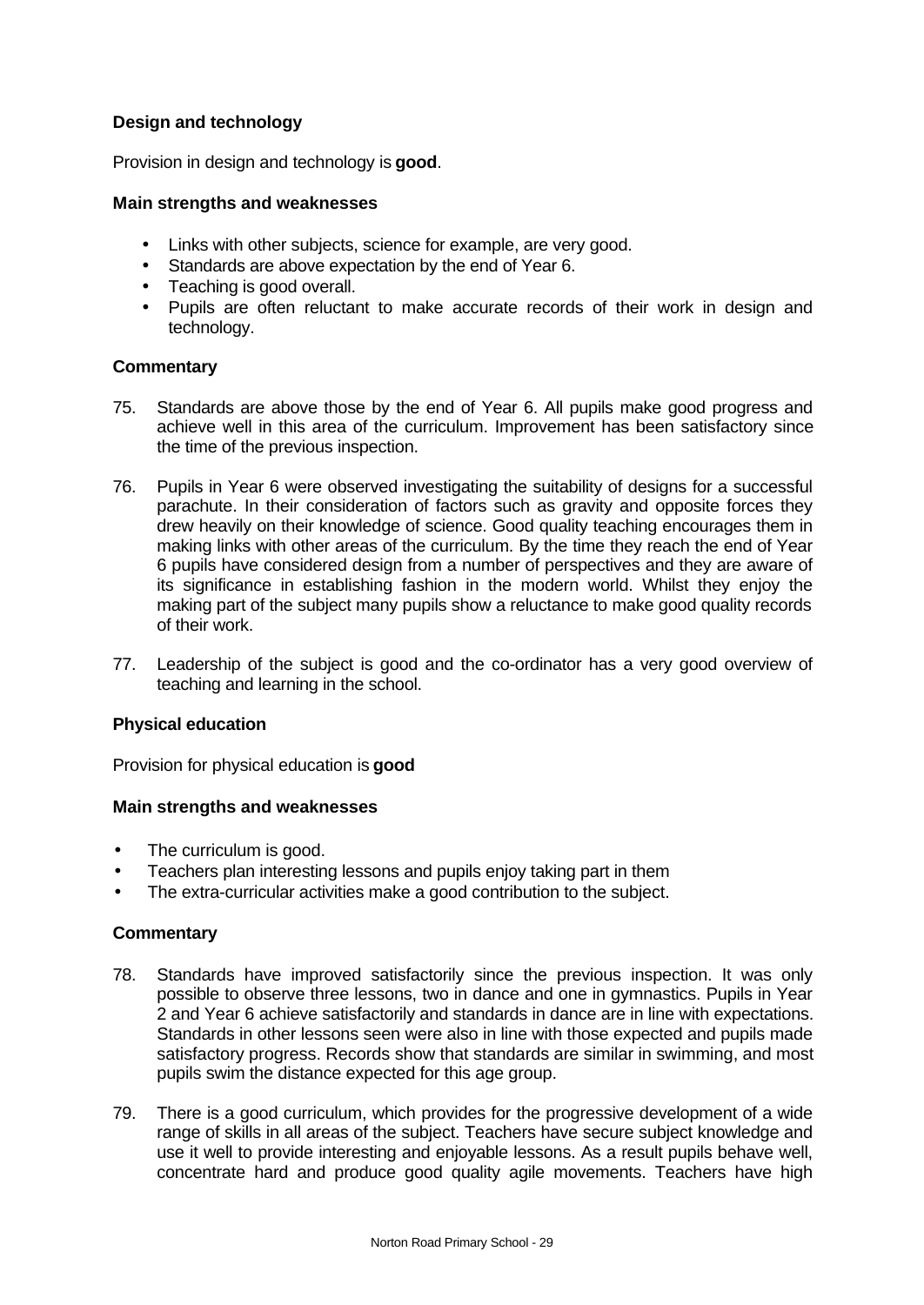expectations and set good challenges for the pupils. In the dance lessons seen, the teachers made very effective use of pupils to demonstrate and evaluate good practice in order to further improve standards.

80. The leadership and management of the subject are good and provide for a good curriculum and good resources. There is a whole school system of assessing and recording pupils' progress. Particular emphasis is placed on developing the pupils' cultural awareness through dance, for example the pupils were learning a 'Dragon Dance' as part of their understanding of Chinese Culture. Extra-curricular activities enrich learning and the pupils play competitive games against other schools although the lack of a school field requires all matches to be played away.

## **PERSONAL, SOCIAL AND HEALTH EDUCATION AND CITIZENSHIP**

81. The school has a well-planned and effective programme that is taught through a range of subjects. The effectiveness of the programme is seen in the quality of the pupils' attitudes, behaviour and understanding of other cultures and religions. The arrangements for personal, social and health education including sex education, drugs and alcohol are good. The school has reviewed and incorporated these into its curriculum planning. For example, the importance of a healthy diet is taught through science and physical education. The commitment of the staff to supporting this area ensures that pupils' learning is consistently reinforced in day-to-day interaction. This makes a significant contribution to the achievement of all pupils.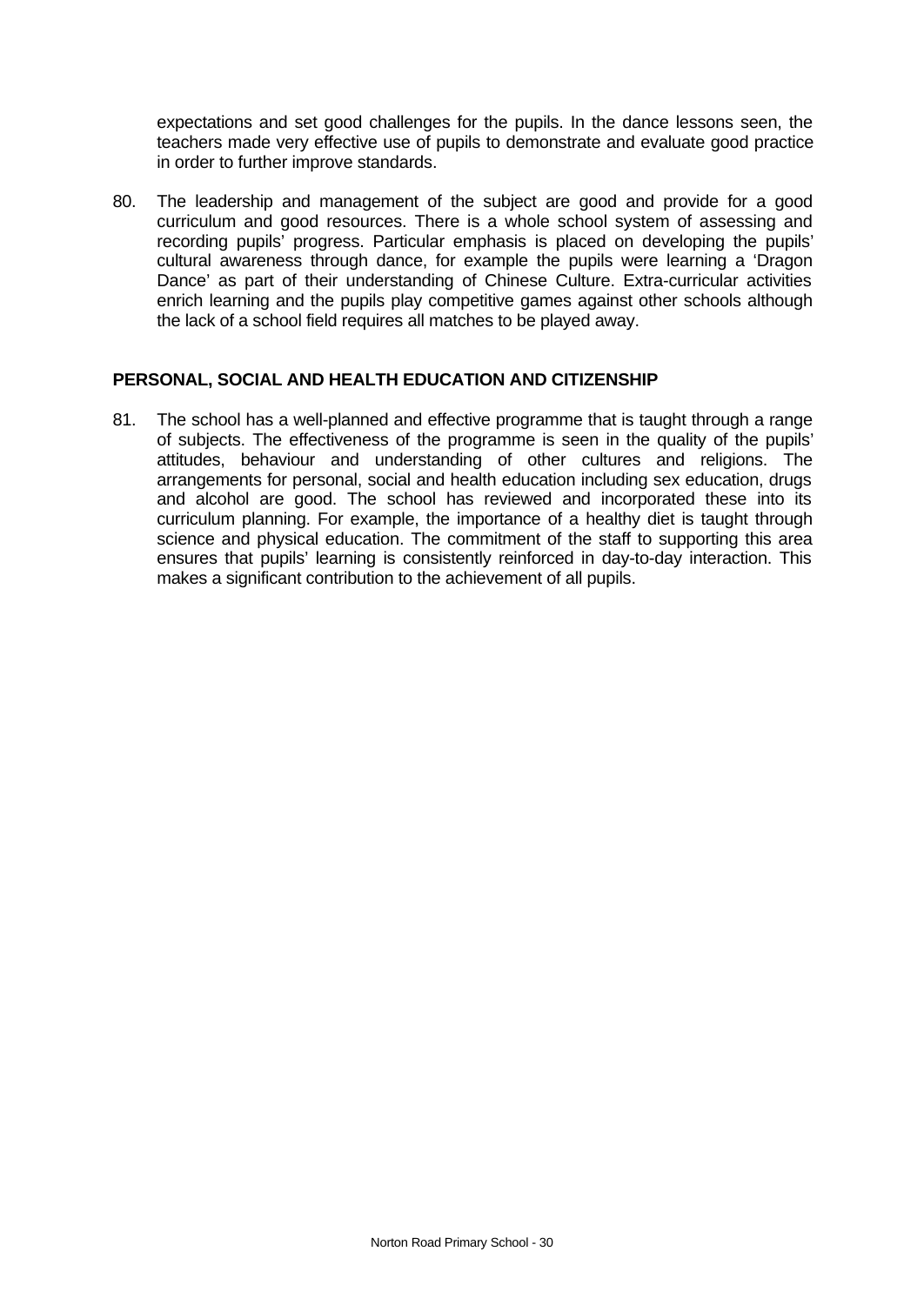## **PART D: SUMMARY OF THE MAIN INSPECTION JUDGEMENTS**

#### **Inspection judgement Grade**

| The overall effectiveness of the school                              | 4              |
|----------------------------------------------------------------------|----------------|
| How inclusive the school is                                          | 2              |
| How the school's effectiveness has changed since its last inspection | 4              |
| Value for money provided by the school                               | 4              |
|                                                                      |                |
| <b>Overall standards achieved</b>                                    | 5              |
| Pupils' achievement                                                  | 3              |
| Pupils' attitudes, values and other personal qualities               | $\mathbf{3}$   |
| Attendance                                                           | 5              |
| <b>Attitudes</b>                                                     | 3              |
|                                                                      |                |
| Behaviour, including the extent of exclusions                        | $\overline{2}$ |
| Pupils' spiritual, moral, social and cultural development            | $\overline{2}$ |
| The quality of education provided by the school                      | 3              |
| The quality of teaching                                              | 3              |
| How well pupils learn                                                | 3              |
| The quality of assessment                                            | 3              |
| How well the curriculum meets pupils needs                           | 4              |
| Enrichment of the curriculum, including out-of-school activities     | 3              |
| Accommodation and resources                                          | 4              |
| Pupils' care, welfare, health and safety                             | 4              |
| Support, advice and guidance for pupils                              | 3              |
| How well the school seeks and acts on pupils' views                  | 3              |
| The effectiveness of the school's links with parents                 | 3              |
| The quality of the school's links with the community                 | 3              |
| The school's links with other schools and colleges                   | 3              |
|                                                                      |                |
| The leadership and management of the school                          | 3              |
| The governance of the school                                         | 3              |
| The leadership of the headteacher                                    | $\overline{c}$ |

*Inspectors make judgements on a scale: excellent (grade 1); very good (2); good (3); satisfactory (4);*

The leadership of other key staff 3 The effectiveness of management 3